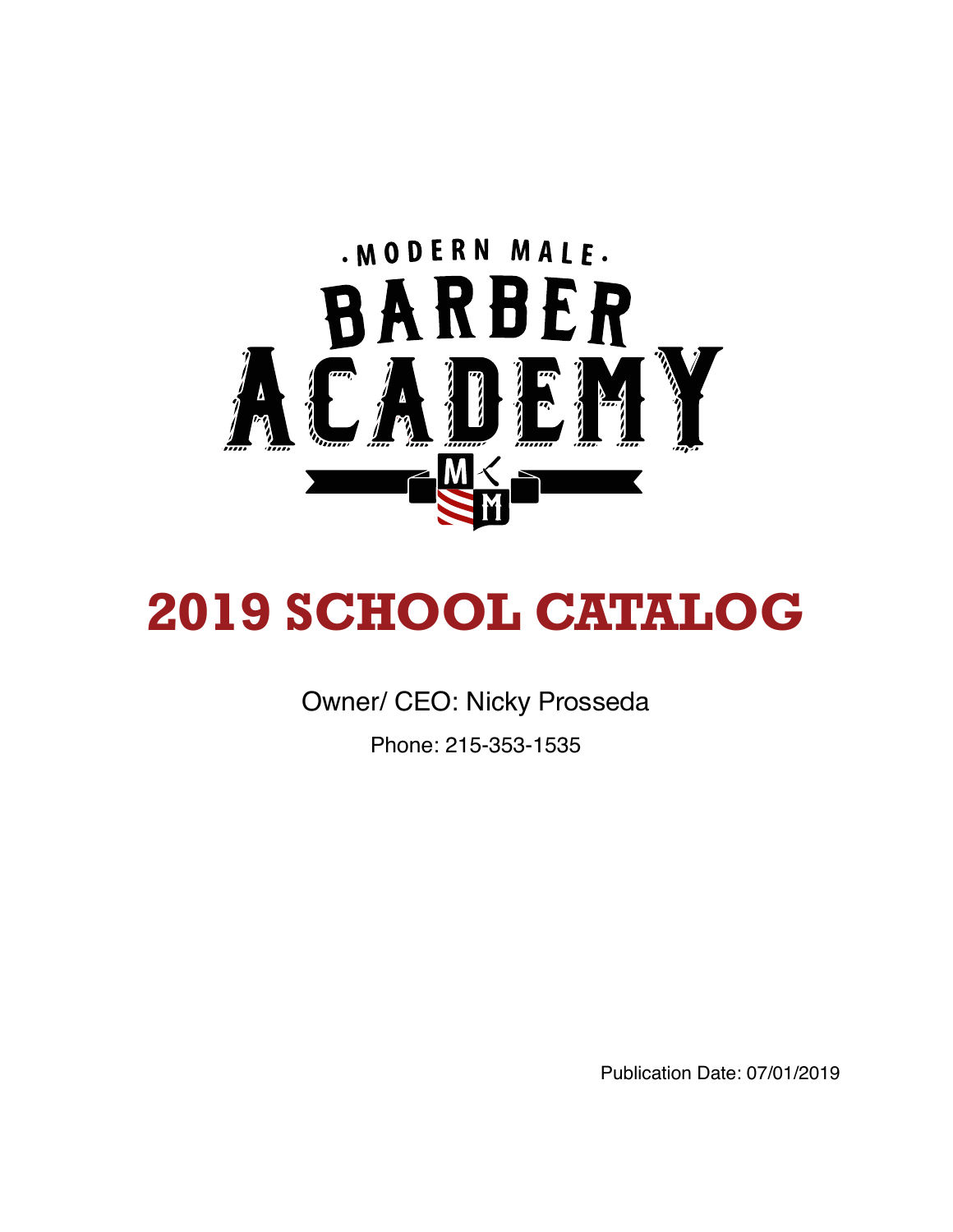# Table of Contents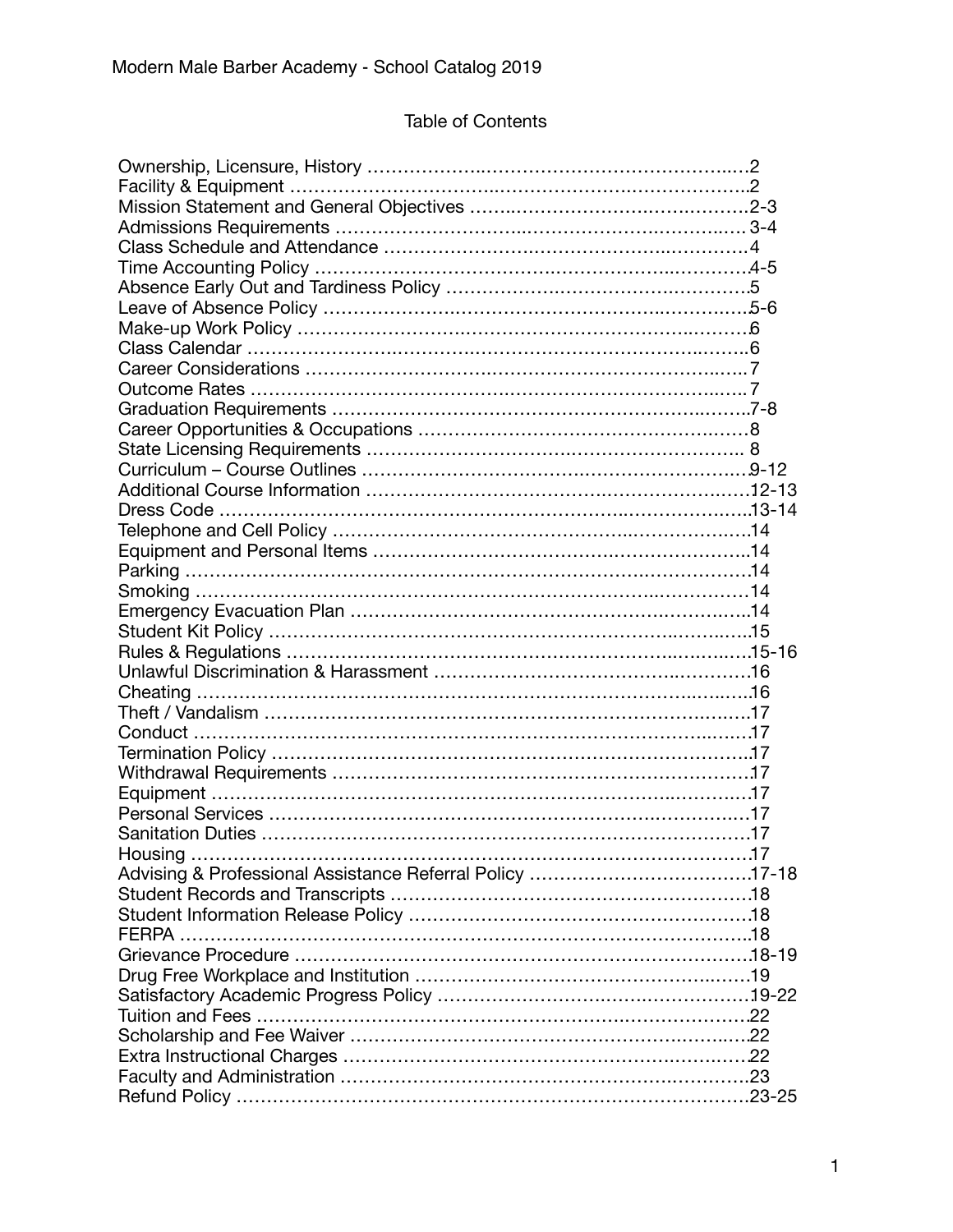## **Ownership, Licensure, and Accreditation**

Modern Male Barber Academy is I00% owned by Nick Prosseda. The school is located at 209 West Main St, Lansdale PA 19446. The school phone number is (215) 353-1535.

Modern Male Barber Academy is licensed by the Pennsylvania Department of State, Bureau of Professional and Occupational Affairs, located at P.O. Box 2649, in Harrisburg, PA 17105. The phone number is (717) 783-3402.

Current licenses and certifications may be reviewed at the school during regular business hours. Please contact the school director during normal business hours to schedule an appointment to review certification documents and/or to obtain consumer information regarding the institution.

#### **History**

Modern Male Barber Academy opened for business on June 24, 2019. When barber Nicky Prosseda couldn't find skilled barbers from his community, he did what any savvy entrepreneur would do he opened a barber college where he can train potential barbers and share his unique "New Style" of barbering techniques and assist them in obtaining gainful employment.

#### **Facility & Equipment**

Modern Male Barber Academy is a state of the art, 3200 square foot facility consisting of a reception area and clinic floor with barber stations, a shampoo area, a classroom, locker room, a lunch area, administrative office and a storage area.

#### **Mission Statement**

Our mission is to provide the highest quality of education and training to help meet the needs of our community while enabling students to achieve personal and professional goals and ultimately find gainful employment in the Barbering field.

MMBAcademy keeps a professional atmosphere in which our experienced and dedicated staff encourages students' personal accountability and practical skills.

We provide an opportunity for young men and women to learn a trade they can master over time to become a licensed barber and provide a middle to upper middle class standard of living for themselves and their family.

Once licensed, our graduates will have an opportunity to be placed in one of the Modern Male Barbershops and begin their career soon after graduating.

#### **General Objectives**

The school's mission will be accomplished through the following performance objectives:

- To introduce and teach the techniques involved in the latest hair styling trends.
- Create the best learning environment available by emphasizing short-term progress, individualized attention, progressive teaching methods, and relevant equipment of "hands-on" education.
- To develop professional qualities within each student by teaching them the importance of good public relation and customer services.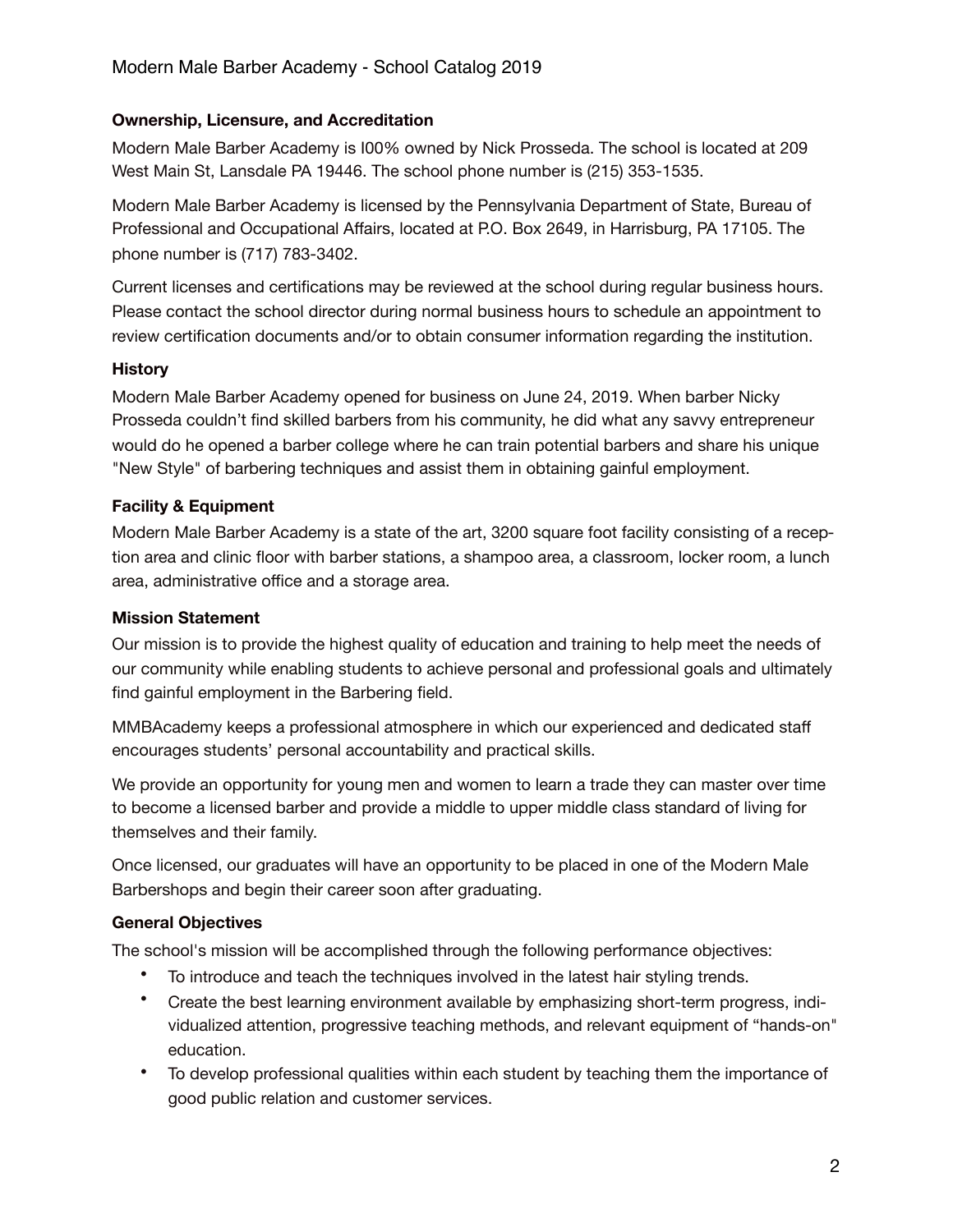- To teach our students the current Sanitation and Sterilization procedures, and the Pennsylvania State Barber Board Licensing Laws.
- To teach those subject areas which are most needed for the course through hands on instructional programs on the clinic floor.
- Produce a reasonable profit, which will insure growth and improvement in the students, staff, facilities, and equipment.
- Improvement of institutional effectiveness through assessment of student achievement and performance.
- Employing a faculty qualified by preparation, education or experience to carry out the educational objectives of the institution.
- Maintaining effective methods of organization and administration appropriate to the educational programs offered.
- Uniformly administering fair and equitable admissions policies.
- Providing a program of support services including academic advising to students and employment assistance.
- Offering well-organized courses of study designed to prepare graduates for licensing examinations and employment using both theoretical knowledge and skill development.
- Providing equipment, instructional space and other facilities to meet instructional needs and professional standards for safety and hygiene.
- Using systematic student evaluation to assist student learning and satisfactory student achievement.

#### **Admissions and Enrollment Requirements**

The Modern Male Barber Academy does not discriminate in its employment, admission, instruction, or graduation policies based on gender, age, race, color, religion, or ethnic origin.

Modern Male Barber Academy requires that each student enrolling in the Barber, Barber Instructor and Barber Crossover programs must meet the following admissions requirements.

- Complete an enrollment agreement;
- Proof of at least 16 years of age (one of the following);
	- o Submit a copy of a Birth Certificate, valid Driver's License or state ID;
- Submit a copy of a valid Social Security Card.
- Submit evidence of having graduated from high school or successful completion of the equivalent of twelfth grade by providing one of the following:
	- o Copy of a high school diploma
	- o Copy of a high school transcript
	- o Copy of a GED
	- o Copy of a state issued credential for secondary school completion if homeschooled.
	- o Barber Instructor Students must provide valid State Barber License
	- $\circ$  Copy of an academic transcript showing completion of at least a two-year program that is acceptable towards a bachelor's degree.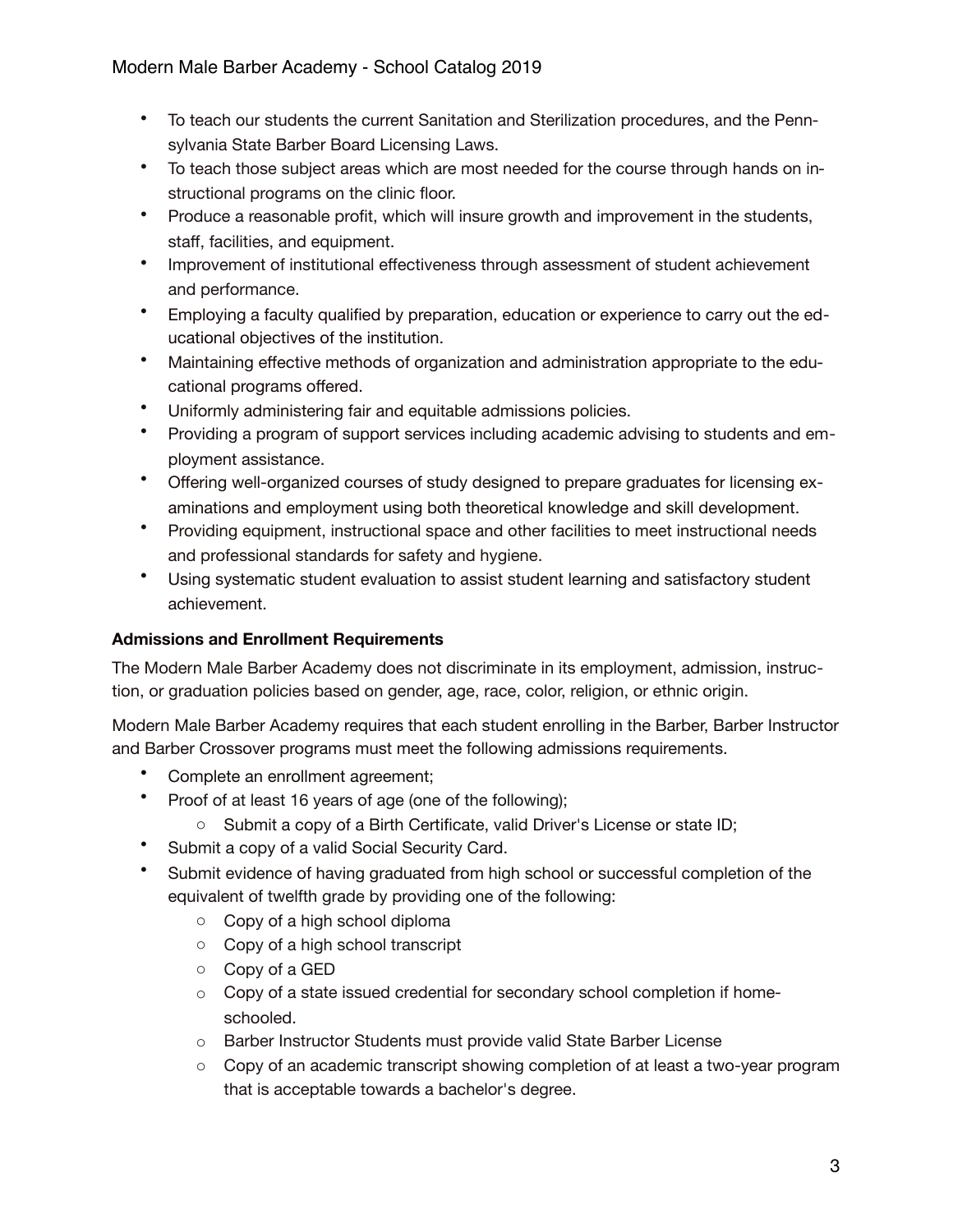- Students who wish to re-enter after withdrawing must meet all of the above requirements; pay all prior debts owed to the school; pay a \$100 re-entry fee. Students who re-enroll after 180 days from date of withdrawal must sign a new enrollment agreement at the current rate of tuition at time of re-enrollment; Students may be charged for an additional kit of equipment on a case by case basis dependent upon the condition of the original kit purchased.
- Students who withdraw voluntarily from the school will be allowed to re-enroll one time.
- Students who are terminated from the program for disciplinary reasons will not be allowed to re-enroll in the school.
- Students who are terminated for excess absence or 14 days of consecutive absence will be allowed to re-enroll one time in the school after 180 days from the students last day of absence.
- Students enrolling in the 695 clock hour Barber-Crossover program must meet all of the above requirements as well as submit a copy of a current Pennsylvania Cosmetology license.
- Students seeking to transfer hours from another institution will be reviewed and accepted in the following manner: Up to 50% of transfer hours will be accepted from institutions who are accredited by an organization that is recognized by the Department of Education. Hours obtained at a non-accredited institution will not be accepted.
- The Modern Male Barber Academy welcomes all qualified students with disabilities. In accordance with Section 504 of the Rehabilitation Act, the Americans with Disabilities Act (ADA) of 1990 and the ADA Amendments Act of 2008, the institution is committed to providing equal access to all programs and facilities.

The Academy does not offer a specialized program for students with disabilities. All students, including those with disabilities, are responsible to meet the requirements as outlined in the institution's program curriculum. Students with disabilities seeking admission should be aware that all programs require a high level of dexterity and coordination.

#### **Class Schedule & Attendance**

The school schedules are as follows: 9:00am-4:30pm Monday-Friday. Full-time students are required to attend 30.0 hours weekly. Part-time students are required to attend 18 hours weekly, depending on the chosen schedule.

#### **2019 Class Start Dates**

Modern Male Barber Academy has open enrollment all year round. Classes generally start every two weeks.

#### **Time Accounting Policy**

The student's hours are documented via finger scanner and are reported to the Pennsylvania State Board of Barber Examiners on a quarterly basis Students shall comply with the following procedure: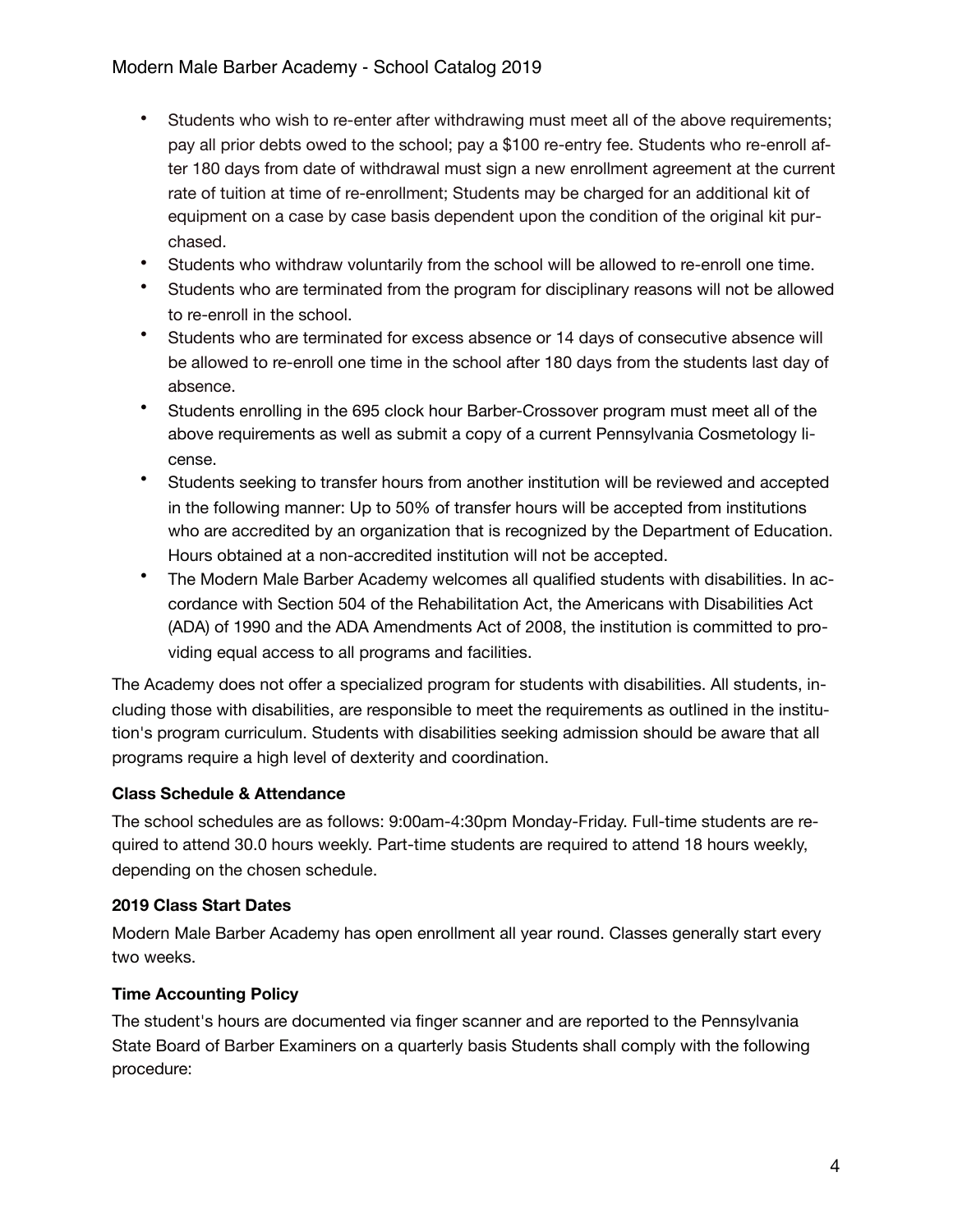- 1. All students must sign in using finger scanner on y and again upon leaving for the day, in order to receive appropriate daily hours. If a student fails to punch in or out they will lose all hours for that day.
- 2. If a student wishes to make up lost time, they may stay up to 8 hours per day. All overtime must be approved and recorded in the logbook by front desk.
- 3. Students are expected to arrive on time. Ten (10) minutes considered tardy.
- 4. Lunch is twenty-five (25) minutes.

## **Absence, Early Out, & Tardiness Policy**

- Students should call the school at (215) 353-1535 at the beginning of the scheduled day to inform the director if they will be late or absent and/or are expected to return.
- To prevent disruption of class, students arriving late to class will not be permitted attendance for the duration of that period (students arriving 10 minutes or later after class stars are considered late). Students arriving 10 minutes late will not be able to participate in class, therefore must clock in after their assigned theory class is complete. Further latencies, during the same month, will result in the following unless approved by campus administration:
	- ▶ 1st unexcused tardy/early out will result in a verbal warning.
	- ▶ 2nd tardy/early out will result in a written warning.
	- ▶ 3rd tardy/early out will result in a one-day suspension.
- Request for days off are to be given to the director in writing and must be approved.
- Each student will be allowed 10 personal/sick days (60 hours) for the scheduled duration of their program.
- Students in violation of the personal/sick day policy are subject to disciplinary action up to and including dismissal from school.
- Absences or Tardiness that exceed the personal/sick time must be made up to ensure compliance with SAP and school policies.
- Excessive absences or tardiness may result in extra costs to the student and/or dismissal from the program.
- Personal days are not to be used on consecutive Friday
- Any time missed; including suspensions, personal days off, early punch outs and late arrivals will count towards the student's absent hours.
- Any exception to this policy is at the discretion of the Administration.

# **Leave of Absence Policy**

A Leave of Absence (LOA) may be granted for the following reasons: death of a relative, an injury or illness of the student (medical), incarceration, or any other allowable special or mitigating circumstance determined by the director. All Leave of Absences must be requested by the student in advance in writing and must specify the reason for the Leave of Absence and include the student's signature. The Leave of Absence must be approved by the school in order for it to be official.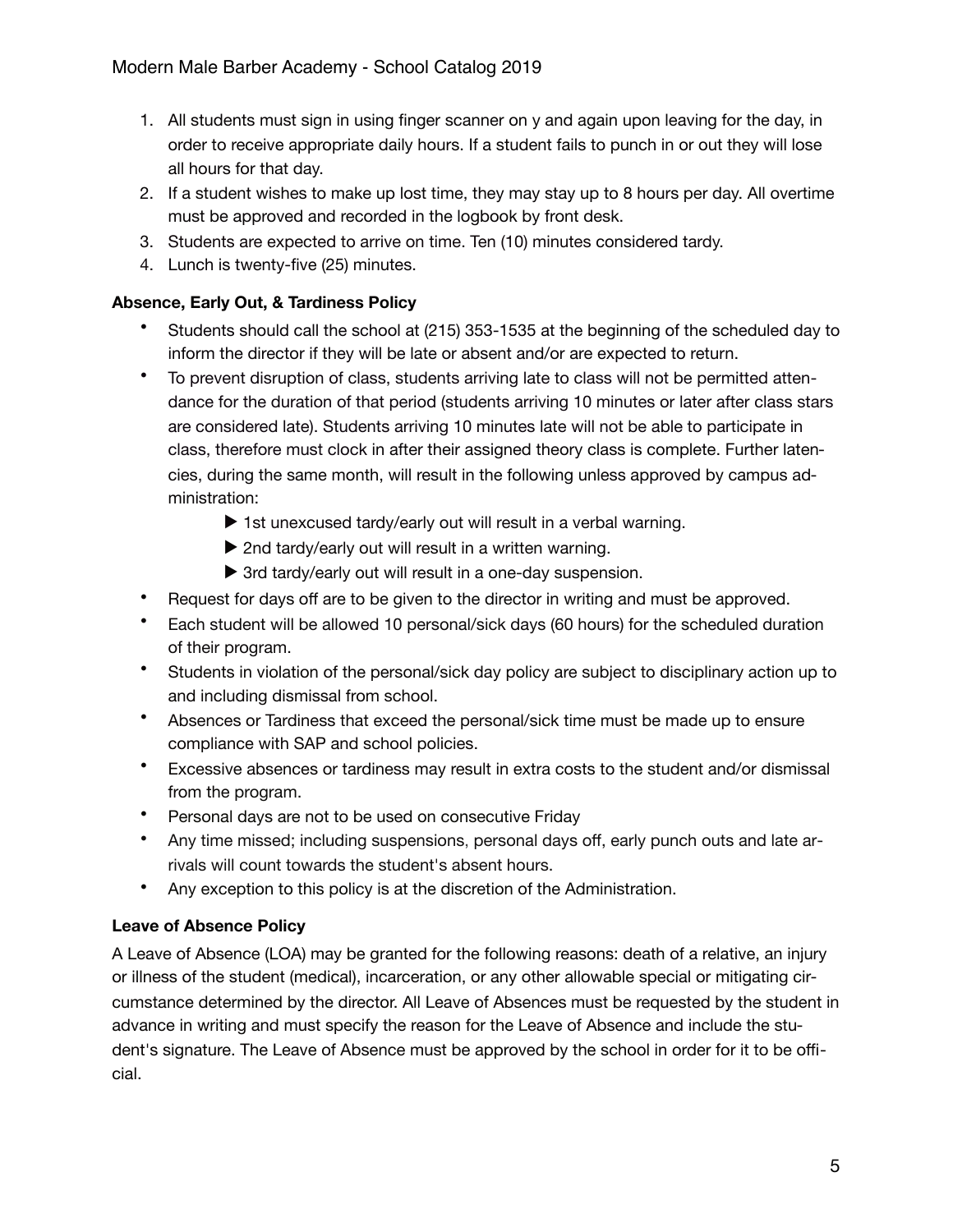- A student must apply in advance for a LOA unless unforeseen circumstances prevent the student from doing so. For example, if a student were injured in a car accident and needed a few weeks to recover before returning to the institution, the student would not have been able to request the LOA in advance.
- An emergency Leave of Absence, without prior written request, may be granted provided the student completes the Leave of Absence form and returns it to the school via mail, email, or in person within reasonable resolution of the emergency.
- The Leave of Absence together with any additional! leaves of absence must not exceed a total of 180 days in any 12-month period.
- There must be a reasonable expectation that the student will return from the LOA.
- A student granted a Leave of Absence that meets these criteria is not considered to have withdrawn, and no refund calculation is required at that time;
- A leave of absence extends the students contract end date and maximum time frame by the same number of days taken in the leave. Changes to the contract period enrollment agreement must be initialed by all parties or an addendum must be signed and dated by all parties.

Students on a leave do not accrue absent time and maintain the hours earned at the time of the leave. All kit and personal items must be removed from the premises. If the student does not return on the specified date, and has not notified the institution, the student's enrollment will be terminated.

The institution will not access additional institutional charges as a result of the Leave of Absence. Monthly tuition payments must still be satisfied during a Leave of Absence. If a student does not return to the institution at the expiration of an approved Leave of Absence (or student takes an unapproved Leave of Absence) the students withdrawal date is the date the student began the Leave of Absence, the withdrawal date for the purpose of calculating a refund is always the student last date of attendance.

# **Make-up Work Policy**

It is the student's responsibility to make up any missed work due to absence or being late to class. The student shall contact the instructor as soon as they return in order to make arrangements to complete the assignments that were missed.

#### **2019 Scheduled Closings for Holidays**

02/18/2019 Presidents Day 04/21/2019 Easter Monday 05/27/2019 Memorial Day 07/04/2019 Independence Day 07/05/2019 Summer Break 07/06/2019 Summer Break 09/02/2019 Labor Day 11/28/2019 Thanksgiving

11/28/2019 Thanksgiving 12/24/2019 Christmas Break 12/25/2019 Christmas Break 12/26/2019 Christmas Break 12/27/2019 Christmas Break 12/30/2019 Christmas Break 12/31/2019 New Years Eve 01/01/2020 New Years Day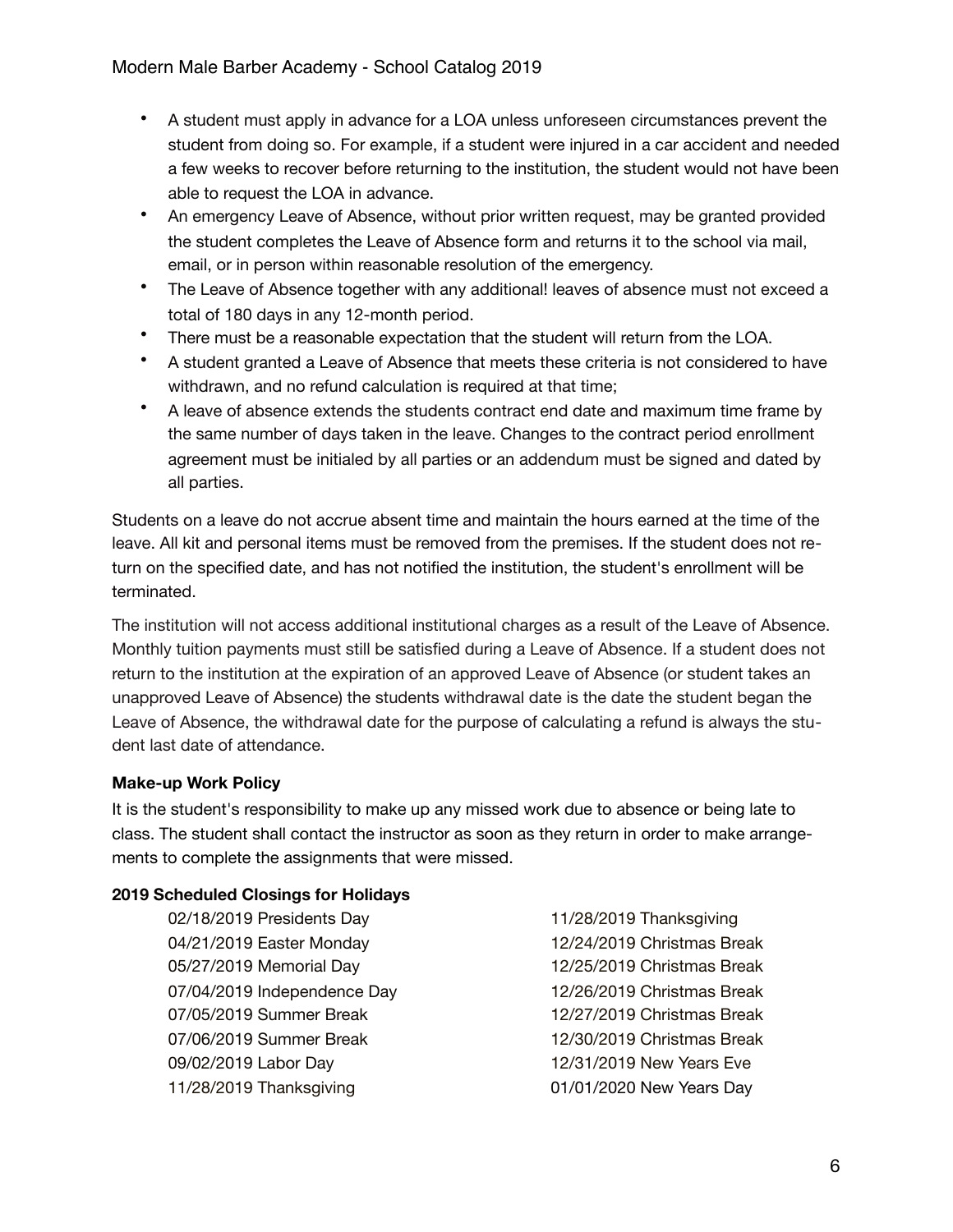#### **School Closing Announcements Due to Inclement Weather**

In the event of inclement weather, students are advised to check our Facebook Newsfeed for the most up to date announcements. (Facebook.com/OfficialMMBAcademy/)

#### **Career Considerations**

The school wants to ensure that students interested in pursuing a career in Barbering consider all aspects of such a decision. Persons who want to become professionals in this field must:

- Have finger dexterity and a sense of form and artistry
- Enjoy dealing with the public and be able to follow a client's direction
- Keep abreast of the latest barber techniques and technological innovations
- Work long hours while building a personal clientele in order to earn the desired income
- Make a strong commitment to the educational process and complete the course of study
- Learn the skills necessary to operate a personal business

#### Safety and Physical Requirements:

- The work can be arduous and physically demanding because of long hours standing over a stylist's chair.
- There will be exposure to various chemicals and fumes that may cause allergic reactions or could be harmful if used incorrectly.
- The practice of safety and infection control is essential for effective and successful performance within the industry.

#### **Outcome Rates (Rates Currently Unknown)**

The school tracks its annual performance with respect to student completion rate, graduate license rate, and graduate employment rate. As per NACCAS Annual Report 2016, Modern Male Barber Academy boasts the following statistics:

Completion:  $-$ % Licensure:  $-$ % Employment:  $-$ %

#### **Graduation Requirements**

Students must meet the following requirements in the applicable course of study to qualify for graduation and be issued a Diploma:

- Successful completion of all phases of study, required tests, practical assignments;
- Pass a final comprehensive written and practical exam;
- Complete the program of study according to the State requirements;
- Complete required exit paperwork;
- Make satisfactory payment arrangements for all debts owed to the school

Upon completion of the course of study and all graduation requirements, a Diploma for applicable course of study will be awarded. After all graduation requirements have been met and the scheduled course has ended, the graduate will be eligible to pay the required examination fee and complete an application for the state licensing exam. The application will be forwarded to the State by the school. Upon obtaining a valid license, the graduate may engage in his or her chosen field for compensation.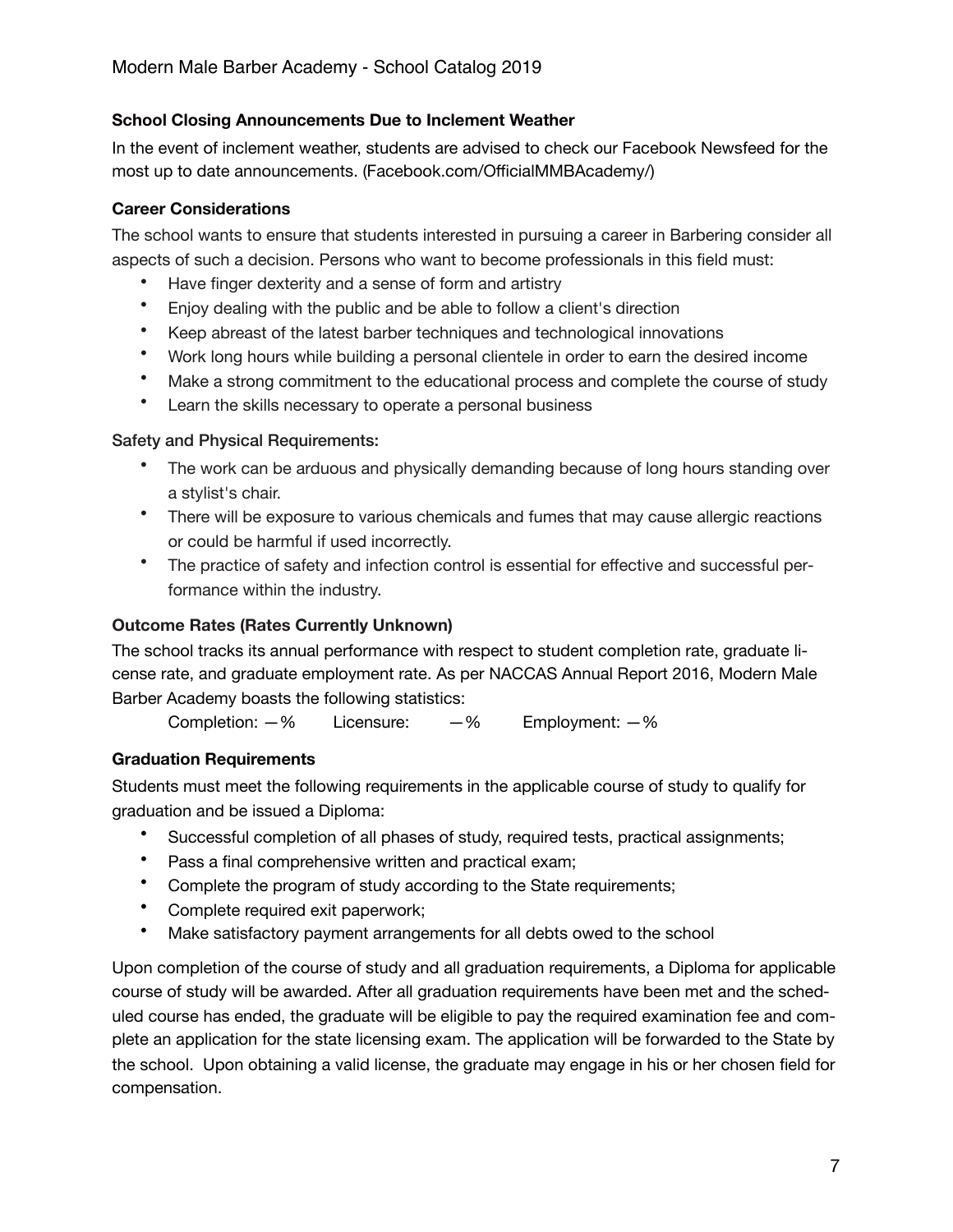## \***All fees for licensure and testing are the responsibility of the student and are not covered in tuition fees.**

#### **Career Opportunities and Occupations**

Job placement or employment is not guaranteed. Modern Male Barber Academy offers reasonable assistance in job placement. A bulletin board is available for job postings; shop owners/managers are invited into the school to inform students of available positions; a file kept in the office of shops in the area; advice is given upon request of the student for potential employment. The school provides training in professional image, resume' writing, interviewing skills, the mechanics of owning and operating a shop, and a class which focuses on self-esteem, communication skills, continuing education, and building a clientele. A barber license provides many employment opportunities. Possibilities include hairstylist, barber stylist, texture specialist, specialist, educator, platform artist, shop manager or shop owner. Compensation will vary based on the type of shop, the location, and the number of hours worked.

#### **State Licensing Requirements**

In order to begin training in the Barber course, and individual must be at least 16 years of age. In order to work as a Barber in the state of Pennsylvania, an individual must possess a Barber License. As per Pennsylvania State Board of Barber Examiners. Barber Act 589 of 1931, Section 3 to obtain a barber license:

- A. Each applicant shall:
	- 1. Be at least sixteen years of age.
	- 2. Must have completed the eighth grade or its equivalent.
	- 3. Have completed a barber study and training period of at least 1250 hours in not less than 9 months under the supervision of a licensed instructor.
	- 4. Pass an examination given under the direction of the board.
	- 5. Pay the prescribed fees.
- B. Section 3.2. A licensed cosmetologist who wishes to become a licensed barber shall:
	- 1. Have successfully completed a 1250 clock hour cosmetology training course or shall possess a current cosmetology license.
	- 2. Have completed a barber study and training program of at least 695 clock hours.
	- 3. Pass an examination given under the direction of the board.
	- 4. Pay the prescribed fees.

Disclosure: Please see the Pennsylvania State Board of Barber Examiners, Barber Act 689 of 1931, Section 9, for information that may prevent an individual from obtaining or maintaining licensure and therefore employment as a licensed professional in this State.

Criminal Background Disclosure: I understand that all Licensing boards within the Bureau have the authority, under the Criminal History Record Information Act (18pa. C.S.A. paragraph 9124), to deny a license or discipline a license based on a felony conviction. The Board may also deny a license based on misdemeanor conviction, if that misdemeanor relates to the profession. Just because there exist grounds for provisional denial, does NOT mean applicant will be denied.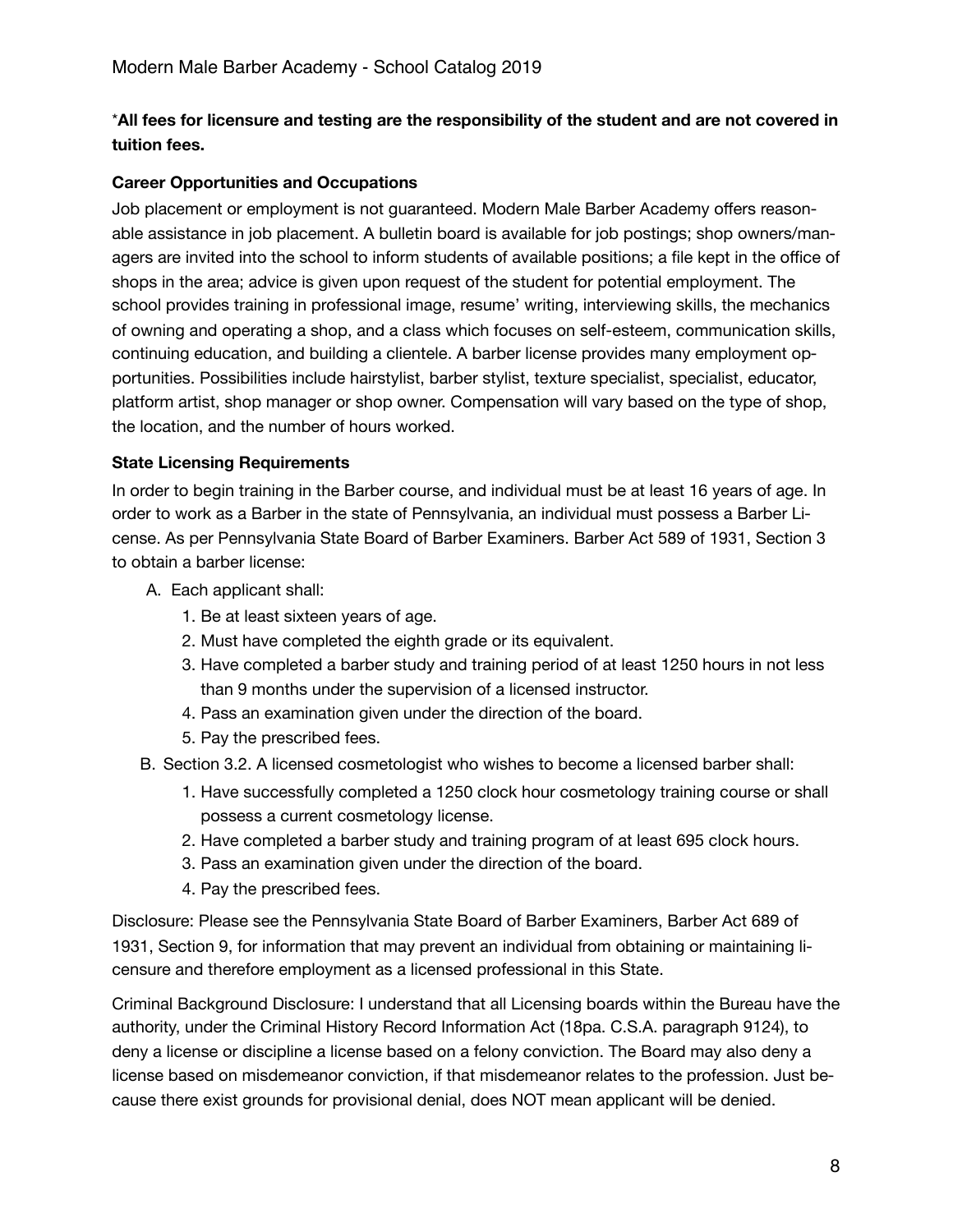# **Curriculum - Course Outlines**

## **Barber Program - 1250 Clock Hours**

#### Education Objective: Pennsylvania Barber License

#### Course Description:

The course teaches barbering with special emphasis on practical training. Students blend theoretical training and practical training on a daily basis. The theoretical training is conducted in a classroom setting consisting of lecture and demonstration. Practical training takes place in our separate clinic which offers barber services to the public.

#### Course Goals:

Upon completion of the course, the graduate should possess the required knowledge and skills to pass the Pennsylvania State Board of Barber Examiners examination and gain entry level employment in the barbering profession. In addition to theoretical knowledge, the student shall be able to perform all barbering services including regular haircuts, style haircuts, shaves, facials and advanced design techniques with entry level professional barbering abilities.

#### Course Format:

The course is taught in the English language using a variety of current educational instructional techniques including lecture, demonstration, visual aids, textbook review, practice on live models (under the supervision of licensed instructors) and testing.

#### Grading:

Theoretical and practical evaluations and tests will be conducted regularly. Grades will be on a point system, with the following scale in effect:

| $90\% - 100\% = A$                       |
|------------------------------------------|
| $80\% - 89\% = B$                        |
| $70\frac{1}{2} - 79\% = C$               |
| $0\%$ - 69% = F (Unsatisfactory/Failing) |

All theory, practical and examination grades are given as numerical with a scale of 0 - 100 points. A grade of 70% is considered passing in all such situations. Clinic grades, due to the nature of working with the public, are given as satisfactory or unsatisfactory.

**Schedule**. Every student shall be instructed in accordance with the following schedule:

|                                                | Approximate  |
|------------------------------------------------|--------------|
| Subject                                        | <b>Hours</b> |
| Honing and stropping                           | 25           |
| Shaving and various uses of the straight razor | 240          |
| Haircutting, hairstyling and hairpieces        | 535          |
| Shampoo and scalp massages                     | 25           |
| Hair coloring                                  | 25           |
| Massaging                                      | 25           |
| Hair waving or curling (perms), straightening  | 25           |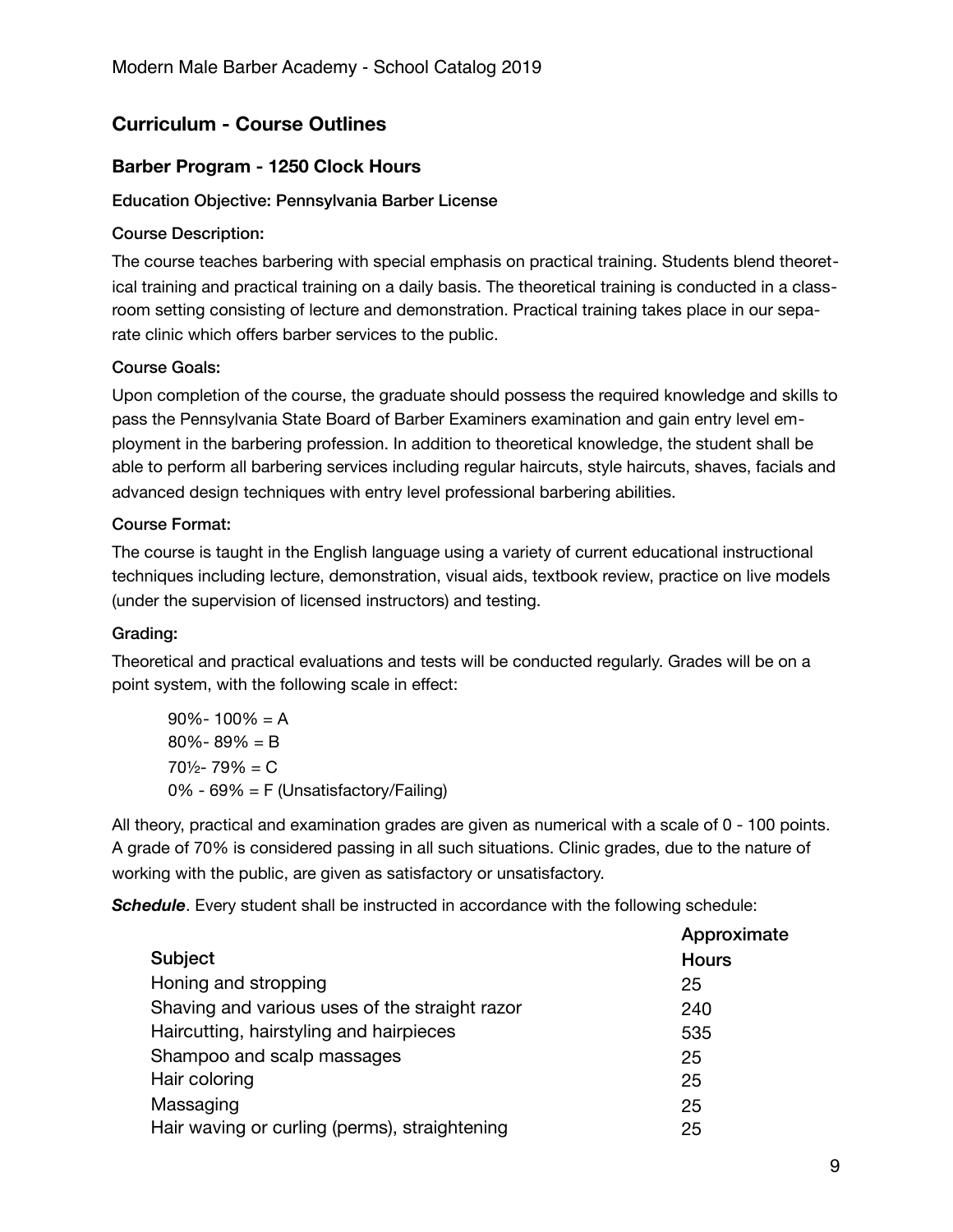| Scalp and skin disease                                             | 50   |
|--------------------------------------------------------------------|------|
| State barber law and rules and regulations                         | 50   |
| Physiology                                                         | 50   |
| Sterilization and sanitation                                       | 50   |
| Hygiene                                                            | 25   |
| Bacteriology                                                       | 25   |
| Electricity (ultraviolet, high frequency, infrared, curling irons) | 25   |
| Professional ethics and barbershop demeanor                        | 25   |
| Manager-barber instructions, instruments, shop manage-             |      |
| ment, examination orientation and preparation for related          | 50   |
| Total minimum hours of credit required                             | 1250 |

# **Barber Crossover Program - 695 Clock Hours (Licensed Cosmetologists)**

#### Education Objective: Pennsylvania Barber License

#### Course Description:

The course teaches barbering with special emphasis on practical training. Students blend theoretical training and practical training on a daily basis. The theoretical training is conducted in a classroom setting consisting of lecture and demonstration. Practical training takes place in our separate clinic which offers barber services to the public.

#### Course Goals:

Upon completion of the course, the graduate should possess the required knowledge and skills to pass the Pennsylvania State Board of Barber Examiners examination and gain entry level employment in the barbering profession. In addition to theoretical knowledge, the student shall be able to perform all barbering services including regular haircuts, style haircuts, shaves, facials and advanced design techniques with entry level professional barbering abilities.

#### Course Format:

The course is taught in the English language using a variety of current educational instructional techniques including lecture, demonstration, visual aids, textbook review, practice on live models (under the supervision of licensed instructors) and testing.

#### Grading:

Theoretical and practical evaluations and tests will be conducted regularly. Grades will be on a point system, with the following scale in effect:

 $90\% - 100\% = A$  $80\% - 89\% = B$  $70\% - 79\% = C$ 0% - 69% = F (Unsatisfactory/Failing)

All theory, practical and examination grades are given as numerical with a scale of 0 - I00 points. A grade of 70% is considered passing in all such situations. Clinic grades, due to the nature of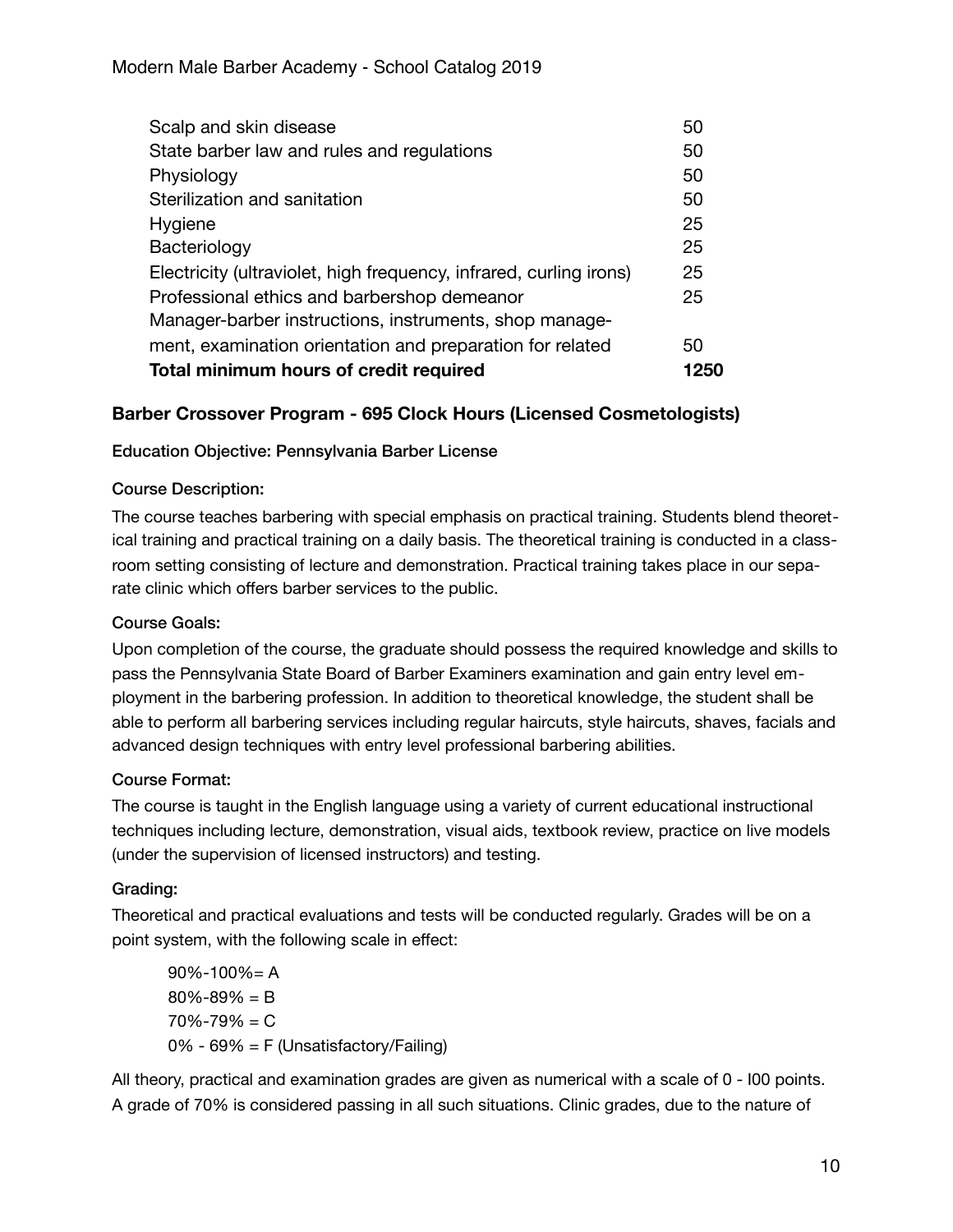working with the public, are given as satisfactory or unsatisfactory.

Upon application to the Board, the cosmetologist will be given 555 hours of credit for subjects previously covered in the cosmetology training courses, to be applied to the 1,250 hour training requirement.

|                                                            | Approximate  |
|------------------------------------------------------------|--------------|
| Subject                                                    | <b>Hours</b> |
| State barber laws, rules and regulation                    | 50           |
| Haircutting, hairstyling and hairpieces                    | 330          |
| Shaving and various uses of the straight razor             | 240          |
| Honing and stropping                                       | 50           |
| Manager-barber instructions, instruments, shop management, |              |
| orientation and preparation for related examination        | 25           |
| <b>Total hours of credit</b>                               | 695          |

## **Barber Instructor Program-1250 Clock Hours (Licensed Barber Instructor)**

Education Objective: Pennsylvania Barber Instructor License

#### Course Description:

The Barber Instructor trainer is designed to prepare Licensed barbers to teach the art of barbering to students. Participants will be prepared to take and pass the Pennsylvania State Board of Instructor Licensing exam.

#### Course Goals:

Upon completion of the course, the graduate should possess the required knowledge and skills to pass the Pennsylvania State Board of Barber Examiners Barber Teacher examination and gain entry level employment in the barber teaching profession. In addition to theoretical knowledge, the Barber Instructor shall be able to teach all barbering services including regular haircuts, style haircuts, shaves, facials and advanced design techniques to prepare students with entry level professional barbering abilities.

#### Course Format:

The course is taught in the English language using a variety of current educational instructional techniques including lecture, demonstration, visual aids, textbook review, practice on live models (under the supervision of licensed instructors) and testing.

#### Grading:

Theoretical and practical evaluations and tests will be conducted regularly. Grades will be on a point system, with the following scale in effect:

 $90\% - 100\% = A$ 80%- 89% = B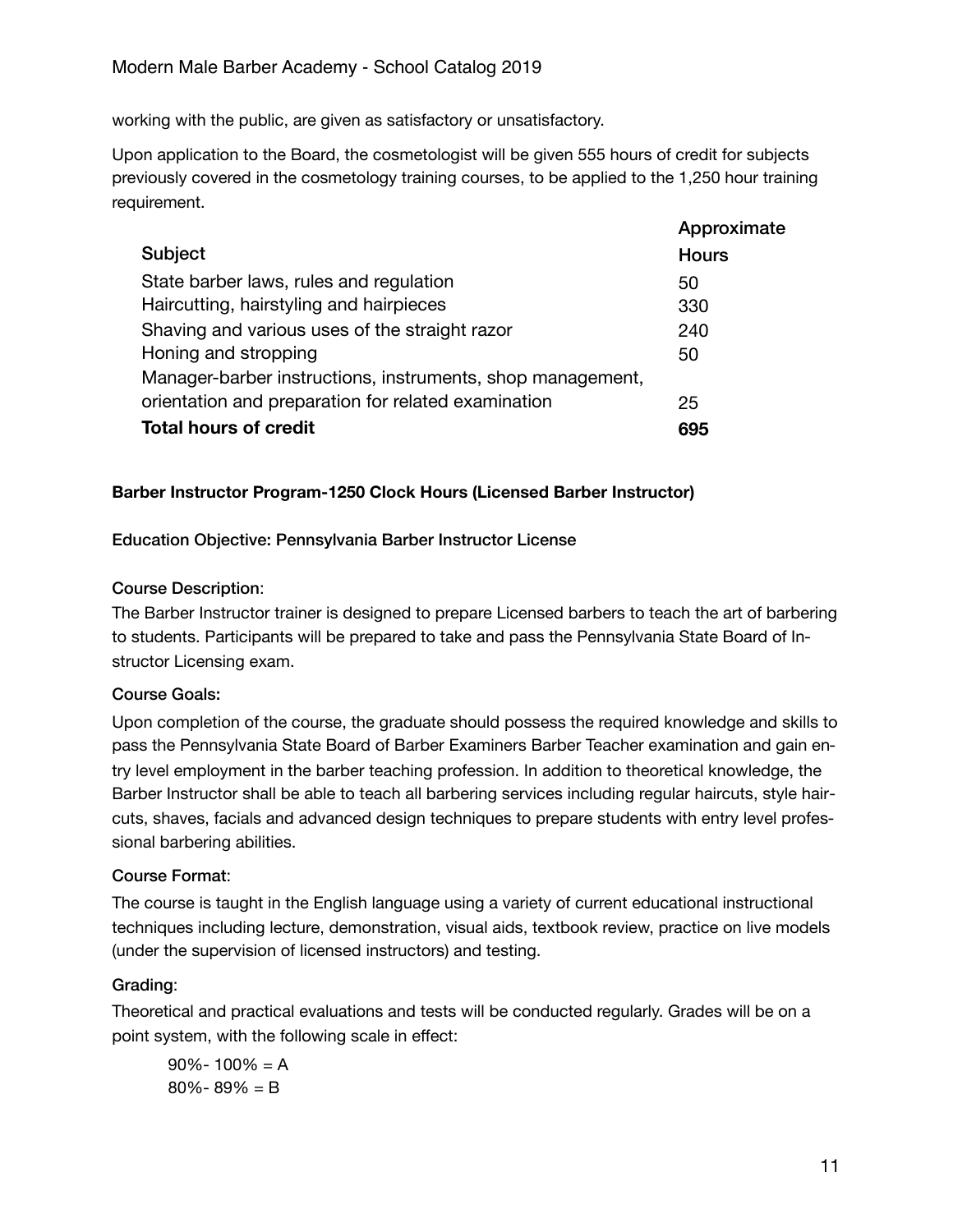70%-79% =C 0% - 69% = F (Unsatisfactory/Failing)

All theory, practical and examination grades are given as numerical with a scale of O - 100 points. A grade of 70% is considered passing in all such situations. Clinic grades, due to the nature of working with the public, are given as satisfactory or unsatisfactory.

|                                                | Approximate  |
|------------------------------------------------|--------------|
| Subject                                        | <b>Hours</b> |
| Orientation                                    | 5            |
| <b>Educational Instruction</b>                 | 50           |
| Learning Environment/Teaching Strategy         | 100          |
| Student/instructor Communication               | 50           |
| <b>Effective Classroom Management</b>          | 25           |
| <b>Achieving Learner Results</b>               | 25           |
| Technology in the Classroom/Educational Aids   | 75           |
| The Educator Relationships                     | 150          |
| Learning Requires Fun                          | 25           |
| Basic Teaching and Learning Methods            | 50           |
| <b>Basic Learning Styles and Principles</b>    | 50           |
| Lesson Planning and Development/Program Review | 100          |
| The Student Clinic Experience                  | 200          |
| <b>Teaching Success Strategies</b>             | 50           |
| <b>Team Work</b>                               | 25           |
| <b>Teaching Study and Testing Skills</b>       | 50           |
| <b>Effective Presentations</b>                 | 45           |
| <b>Student Advising</b>                        | 25           |
| <b>Assessing Process</b>                       | 50           |
| <b>Student Retention Tools</b>                 | 25           |
| Career & Employment Preparation                | 25           |
| <b>Performance Evaluating</b>                  | 50           |
| <b>Total hours of credit</b>                   | 1250         |

# **Additional Course Information**

Program Outcomes-

Upon completing the courses, the student should be able to:

- Understand the importance of a professional image and how these skills relate to success.
- Understand the importance of and comply with the rules for infection control.
- Discuss the different types of disinfectants, their uses, and demonstrate how to safely sanitize and disinfect various tools and surfaces.
- Name and describe the structures associated with the hair. List the factors that should be considered in a hair analysis.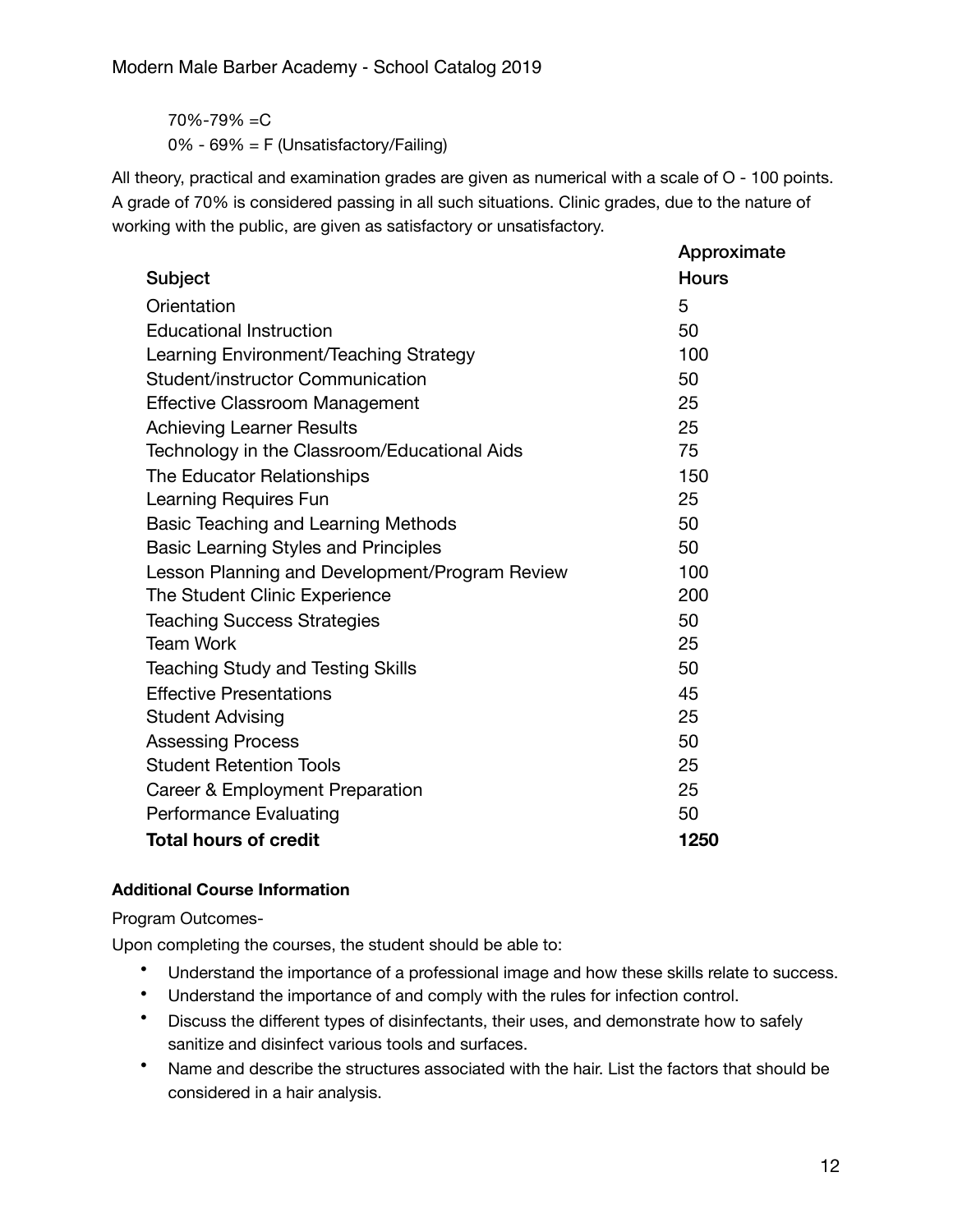## Modern Male Barber Academy - School Catalog 2019

- Discuss the different types of hair loss, their causes, and options for treatment.
- Recognize hair and scalp disorders.
- Demonstrate proper shampooing and conditioning procedures.
- Recognize disorders or diseases of the scalp and hair.
- Understand product knowledge use and safety. Demonstrate basic haircuts and be able to choose which techniques and tools are required.
- Apply the basic haircutting techniques to accomplish more advanced styles.
- Demonstrate shaving with a straight razor.
- Demonstrate the ability to handle tools and implements properly.
- Explain the physical and chemical actions that take place during chemical texture services and demonstrate the proper procedures.
- Define terms relating to skin disorders and discuss which disorders may be handled in the school/shop and which should be referred to a physician.
- Identify and apply business and marketing strategies to be successful in the shop.
- Describe the various types of shop ownership and operations procedures.
- Explain the importance of and demonstrate the ability to sell retail products to promote client satisfaction and shop success.
- Understand the laws and regulations set forth by the Pennsylvania State Board of Barber Examiners.

#### **Classroom Reading Material**

Milady's Standard Professional Barbering Textbook and Student Workbook

#### Lectures/Discussions

In addition to providing information, lectures/discussions are designed to:

- Help organize the reading materials
- Highlight important facts
- Discuss interpretations and experiences and to provide viewpoints on the materials being studied.

#### **Demonstrations**

Instructors will demonstrate techniques and procedures for performing tasks.

#### **Exams, Tests, and Quizzes**

Chapter tests and a final exam will be given. Students must achieve a grade of 70% or higher. Quizzes and other assignments may be given.

#### **Grading System**

Methods of evaluation include practical and written exams, workbooks, quizzes and assignments.

#### **Dress Code**

Modern Male Barber Academy has established a standard dress code for all students to maintain a professional atmosphere, Students not in dress code may be asked to leave school to change, which will also result in a loss of hours.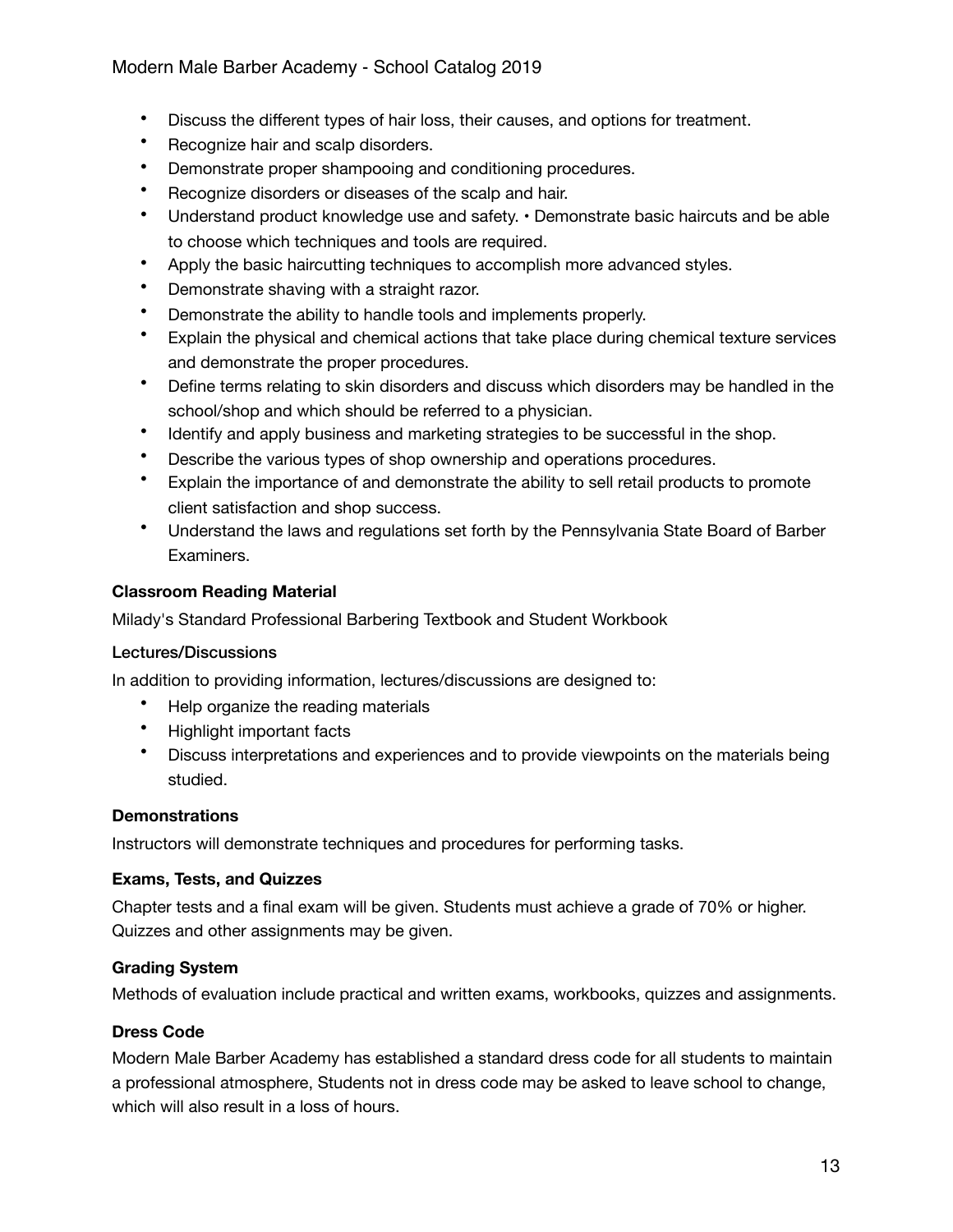The dress code is as follows:

- School smocks must be worn at all times.
- Black or Grey dress pants must be worn at all times.
- Black or Grey shirts (short or long sleeve) must be worn at all times, specifically, polo style, dress, or black t-shirt is acceptable.
- Black or grey shoes must be worn at all times. Open toed shoes are not allowed.
- No caps, hats, head wraps, hair nets, or bandanas
- No excessive Jewelry
- No Hoodies
- No shorts
- All clothing worn must be worn in a professional manner.
- Jeans are not allowed.

#### **Telephone and Cell Phone Policy**

- Personal phone calls will not be taken by the school unless in cases of emergency (i.e. accident, sick child, etc.).
- All personal phone calls need to be made during breaks and/or lunch. Office phones are not available for personal, non-emergency calls.
- During class and clinic time, cell phones need to be turned off or set to "silent" mode and stored away.

## **Equipment and Personal Items**

Modern Male Barber Academy and/or staff are not responsible for lost or stolen kit items or personal items. It is the student's responsibility to replace such items. Lockers are available; however, the student must provide their own lock. Students are expected to have books and equipment ready for class and/or clinic every day.

#### **Parking**

Students are permitted to park in the parking lot behind the building. Students are not permitted to park along the front of the building.

#### **Smoking**

This is a non-smoking facility. All smoking shall be done outside the building on the left side or behind the building in a designated area away from the entrance of the building. Discarded cigarettes must be disposed of in a designated container. Smoking is only allowed during breaks and lunch.

#### **Emergency Evacuation Plan**

There are two main exits from the building; one at the reception area and one in the rear of the building.

- In case of emergency/fire, calmly leave the building through the closest exit.
- A fire extinguisher is located near the theory room exit of the school.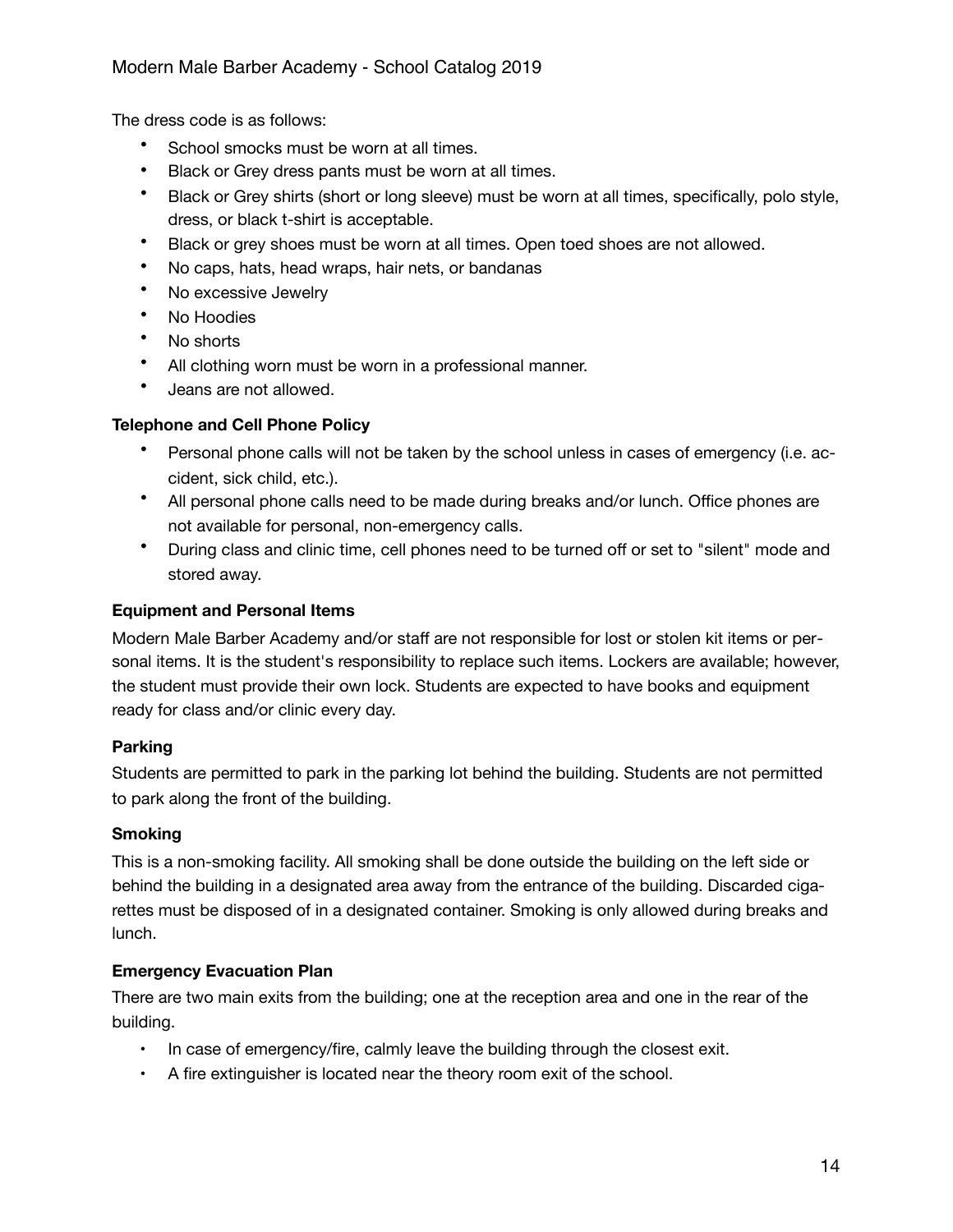## **Student Kit Policy**

Kits and supplies purchased by the student are not refundable once they have been issued to the student. Students are responsible for the safekeeping of their personal items including the kit. Student Kit will be disbursed at 900 actual hours for students in the Barber Program. Barber Crossover students will receive their kit at 348. Barber Instructor program will receive books and software at the start of the program. The kit items may be changed at the discretion of the school.

## **Rules & Regulations**

- 1. Students must attend school regularly and arrive on time.
- 2. Students must clock only themselves in and out every day.
- 3. Students must be in the stated dress code. Smock must be worn at all times while on the clinic floor.
- 4. Students must behave in a professional manner at all times.
- 5. Students must keep their work area clean and sanitary and clean up after themselves.
- 6. Students must be prepared to perform any service and have the necessary equipment.
- 7. Participate in the learning process.
- 8. Abide by all policies stated in the school catalog.
- 9. Smock, Cape, chair, station, and floor must be clean and organized before servicing any client.
- 10. Follow the school steps of service.
- 11. If you are not engaged in a haircut, practice on mannequins; perform book work, and Observe, Observe, Observe! Do not be afraid to ask questions.
- 12. If you make a mistake on a haircut, Do not draw attention or speak of it openly. Continue with the haircut and your director will be over to fix or help with any issues.
- 13. Clients who come into the shop will be directed into your chair.
- 14. The client in your chair is to receive your undivided attention. Please do not engage in lengthy conversations with others while "performing a service.
- 15. Cell Phones are to be on silent and put away during a service.
- 16. Gratuity is acceptable, but not to be expected or suggested in any way.
- 17. Before leaving for the day, stations must be broken down, mirrors cleaned, base and chair polished, Combs taken out of barbicide.
- 18. Any Client that is receiving a shave must sign a Liability Form release for located at the front desk.
- 19. Students are not allowed in the office.
- 20. No eating in the clinic.
- 21. The clinic floor is where students receive most of their training. It is important that you accept and complete the work that is assigned to you.
- 22. Your full attention is required during the final inspection of your work. This is a ministry of growth, not criticism.
- 23. Professionalism is a must at all times. Remember a good and positive attitude married with your talents is the key to your success.
- 24. No personal services allowed on Fridays or when the school is busy.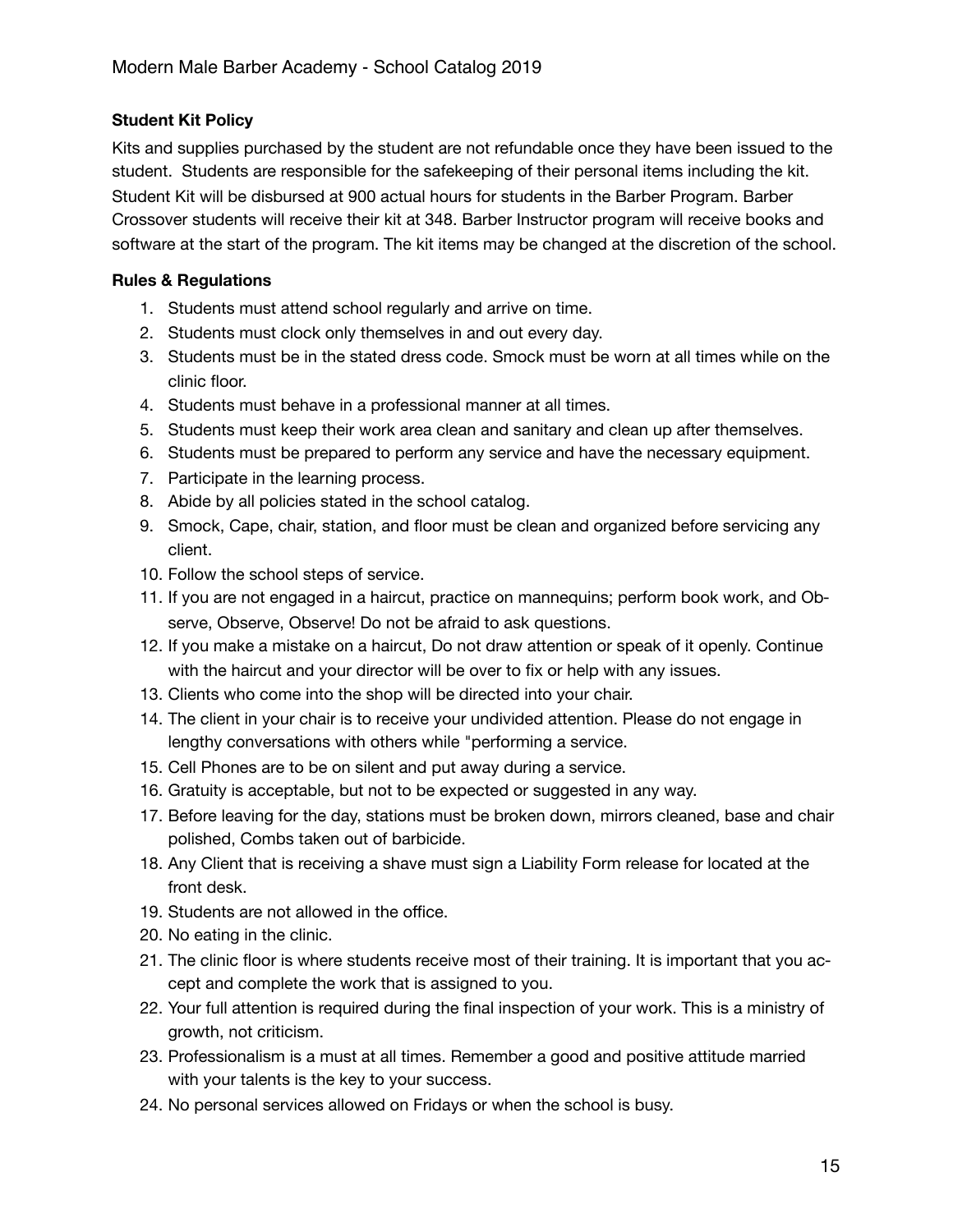## Barbershop and School Etiquette

- 1. Professionalism is a MUST at all times.
- 2. Be mindful and respectful of who is around you when engaging in certain types of conversation. Speak courteously and use proper grammar.
- 3. Four major topics that are not to be discussed on the clinic floor in the presence of a new clients: Politics, Religion, Race, Sex
- 4. We DO NOT talk about other clients in any way in front of other clients.
- 5. Do not talk about your tips in front of other clients.
- 6. Clients who are balding are often times very sensitive to the fact. We want to make clients feel good about themselves so be conscious of your words.
- 7. Issues or conflicts that may arise with any clients will be handled by the director; do not take issues into your own hands.
- 8. Quality Customer service is our number one priority and key to our growth and continued success.
- 9. NO Foul Language.
- 10. We are in the service industry; no student will be allowed to refuse a service to a client.

#### Children's Haircuts

- 1. Children under 5 years of age and or children that appear to be unruly must be accompanied by a parent or guardian. The Parent or guardian must sign the release form located at the front counter. This is to protect our school against any claims that may come about if injury is caused by negligence due to your inexperience, or due to their child's unruly behavior.
- 2. Exhibit a Calm composure while dealing with an unruly child. Your energy may have a direct effect on the child's comfort and willingness to work with you.
- 3. Exhibit a Calm composure while dealing with an unruly child. Your energy may have a direct effect on the child's comfort and willingness to work with you.
- 4. Never offer a Child Candy without quietly asking the parent if it is ok first.

#### **Unlawful Discrimination or Harassment**

No student shall engage in discrimination or harassment of another student, instructor, or staff member of this school. This shall include discrimination or harassment based on sex, gender, race, age, color, religion, disability, and ethnic origin. This includes verbal, physical, or other conduct. Persons violating this policy shall face student discipline and/or suspension or termination from the program.

#### **Cheating**

No student shall engage in behavior that, in the judgment of the instructor of the class, may be construed as cheating. This may include, but is not limited to, acquisition without permission of school tests or other materials and/or distribution of these materials. Such behavior may result in the loss of a grade and/or Suspension.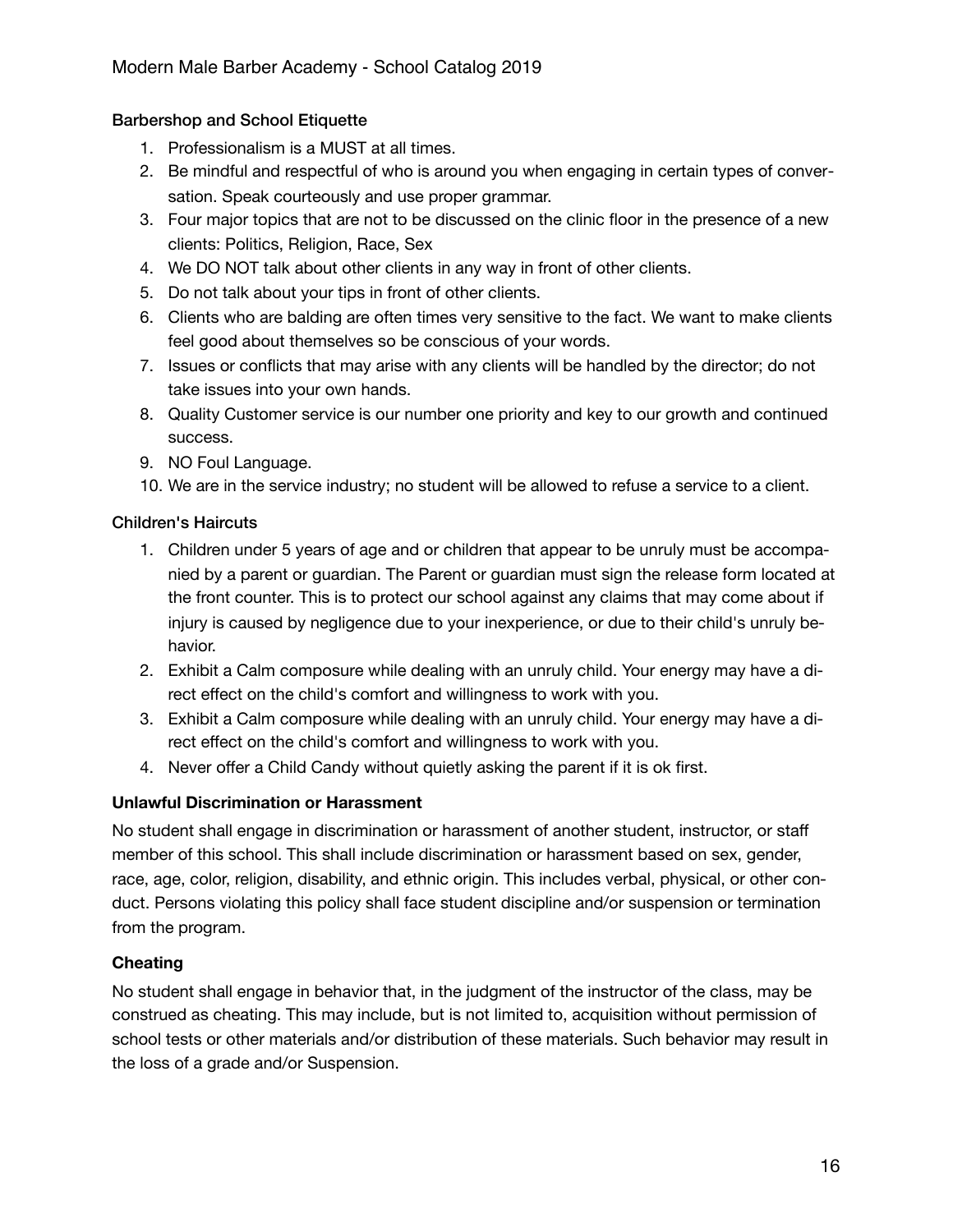#### **Theft/Vandalism**

No one shall engage in the theft of or damage to property belonging to another person or to the school. Such behavior shall result in the dismissal from the program.

## **Conduct**

No student shall behave in a manner that is unacceptable in a learning environment or that endangers or infringes on the rights and/or safety of themselves or another student or staff member.

## **Termination Policy**

Students may be terminated from the program for non-compliance with the following: school policies, the enrollment contract, or State Laws and Regulations; improper conduct or any action which causes or could cause bodily harm to a client, a student, or employee of the school; willful destruction of school property; non-payment of fees, and theft or any illegal act.

#### **Withdrawal Requirements**

Students who officially withdraw from enrollment prior to course completion must:

- Provide a written notice to the school.
- Complete all required exit paperwork;
- Satisfy all debts owed to the school.

Upon payment of all debts owed to the school and a \$10.00 transcript fee, a certified Final Transcript of Hours will be given to the student. If withdrawal requirements are not met, no transcript will be released.

#### **School Equipment**

Cases of damage done to school equipment due to negligence or malicious intent will be reviewed by the director. Students will be required to pay for all damages according to the assessment and discretion of the director.

#### **Personal Services**

The instructor may grant permission for students to perform personal services on each other during down time. Clients come first and a student may be asked to stop a personal service to accommodate the client.

#### **Sanitation Duties**

Students are expected to maintain the highest level of infection control. Each student is responsible for cleaning his/her own station. Students will also be assigned a daily sanitation duty to help keep the school clean. All sanitation duties must be performed and checked.

#### **Housing**

Modern Male Barber Academy does not provide housing. However, if you need assistance or suggestions for housing please see the school director.

#### **Advising and Professional Assistance Referral Policy**

Modern Male Barber Academy provides academic advising to all students on a quarterly basis.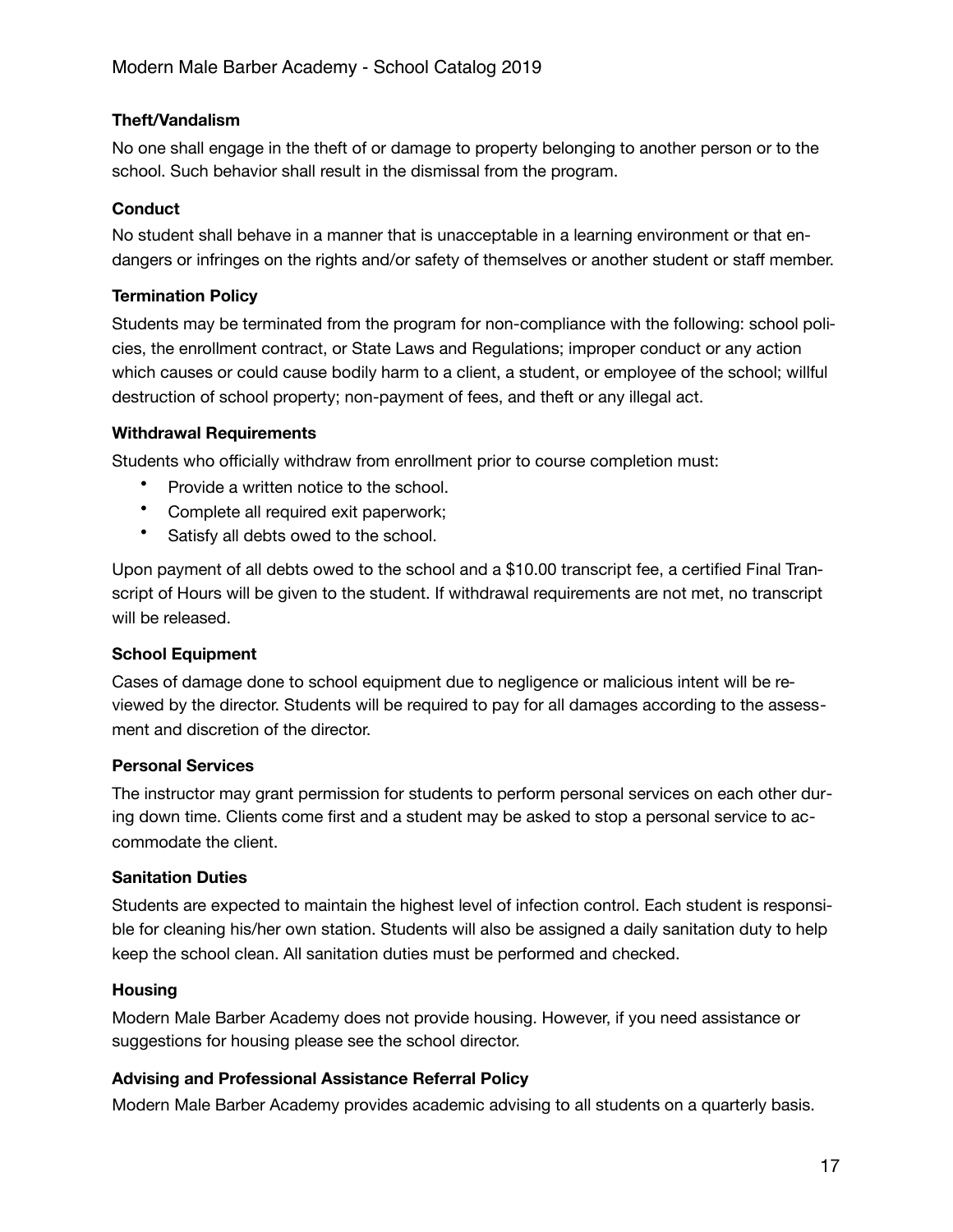Final evaluations are conducted with students in accordance with the school's Satisfactory Academic Progress Policy. Additionally, the faculty and staff are available by appointment or informally to meet with the students to discuss any obstacle that may be in the way of success. Students may be referred to professional counseling in the community.

#### **Student Records and Transcripts**

Academic records are safely retained at the school under lock and key. Records of academic progress are furnished to the student. One transcript is provided to students upon graduation and fulfillment of debt owed the school. Additional transcripts are available to students upon written request and notification of permission for a fee of \$10.00. Student records will be provided only after receipt of a written request, which has been made by the individual student. Student records are maintained for a minimum of five (5) years. All students shall maintain a current name, address, and phone number with the school. Inform the school office of any changes immediately.

#### **Student Information and Release Policy**

Unless otherwise required by law, or as required for any accreditation process initiated by this institution, no information will be released to any patty without written authorization from a student (or parent/guardian, in the case of a dependent minor), to release academic, attendance, enrollment status, financial, and/or any other information to agencies, prospective employers, or any other party seeking information about the student. Students and parents or guardians of dependent minor students may deny authority to publish "directory information" such as name, address, phone number, etc.

#### **Family Educational Rights and Privacy Act - FERPA**

Modern Male Barber Academy complies with the Family Educational Rights and Privacy Act of I 974 Buckley Amendment, Public Law 93-380 Section 438. All students' records are confidential. Students and parents or guardians of dependent minor students who are in regular attendance at the institution have the right to inspect and review the student's educational, financial, and attendance records to ensure they are accurate and factual. Students and/or parents or guardians of dependent minors should schedule an appointment with the school director to review the student's records.

#### **Grievance Procedure**

Grievance procedures are provided for students who believe that they have been unlawfully discriminated against, unfairly treated, or harassed in any way. Academic grievances relates to a complaint about a course, program of study, or grade.

Students are expected to address any disagreements or conflict directly with the individual involved in person with a written document outlining the complaint and communication. After this, if there is no satisfactory resolution, the student may set an appointment to see the school director. All communications regarding the complaint must be in writing and all meetings and communications will be documented in the student files. Records of complaints and their resolution, as applicable, are retained according to the schools record keeping policy for review by the NACCAS on site-visit team.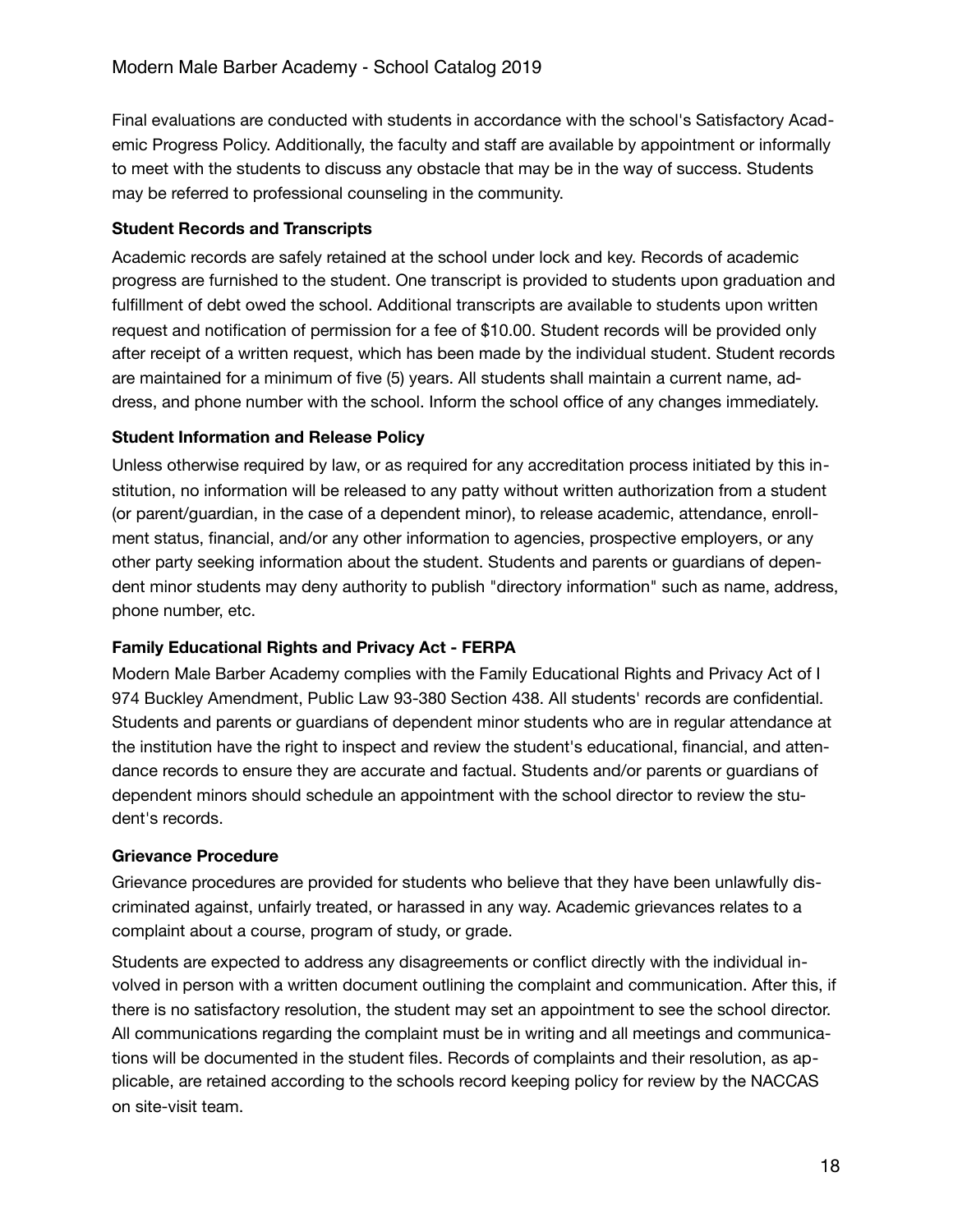The grievance policy is as follows:

- 1. Complaints against students or employees must be made within one week of the issue.
- 2. If the complaint cannot be resolved formally the student shall write up the details and submit to the school director who will research the issue and respond with a resolution. Once received, solutions will be evaluated and returned within 10 business days.

If the complaint cannot be resolved after exhausting the institution's grievance procedure, the student may contact:

Pennsylvania Department of State Bureau of Professional and Occupational Affairs

P.O. Box 2649 Harrisburg. PA 17110 (717) 783-3402.

## **Drug Free Workplace and School**

Modern Male Barber Academy has a zero tolerance for drugs and alcohol. No student, educator, or employee may be on the institution premises or affiliate clinic under the influence of any substance. As a drug free work environment, individuals under the influence may be subject to immediate dismissal and/or removal. Students may request counseling for substance abuse and will be referred to community resources.

## **Satisfactory Academic Progress Policy**

The Satisfactory Academic Progress Policy is consistently applied to all students enrolled at the school. It is printed in the catalog to ensure that all students receive a copy prior to the first day of class. The policy complies with the guidelines established by the National Accrediting Commission of Career Arts and Sciences (NACCAS) and the federal regulations established by the United States Department of Education.

#### EVALUATION PERIODS

Students are evaluated for Satisfactory Academic Progress as follows:

| Barber | 450, 900 and 1075 actual clocked hours                   |
|--------|----------------------------------------------------------|
|        | Barber Instructor 450, 900 and 1075 actual clocked hours |
|        | Barber Crossover 348 actual clocked hours                |

\*Transfer Students - Midpoint of the contracted hours or the established evaluation periods, whichever comes first.

Evaluations will determine if the student has met the minimum requirements for satisfactory academic progress. The frequency of evaluations ensures that students have ample opportunity to meet both the attendance and academic progress requirements of at least one evaluation by midpoint of the course or academic year, whichever occurs sooner.

# FINANCIAL AID ELIGIBILITY & SATISFACTORY ACADEMIC PROGRESS

Students must maintain a minimum of 70% Attendance and 70% Academic Progress in order to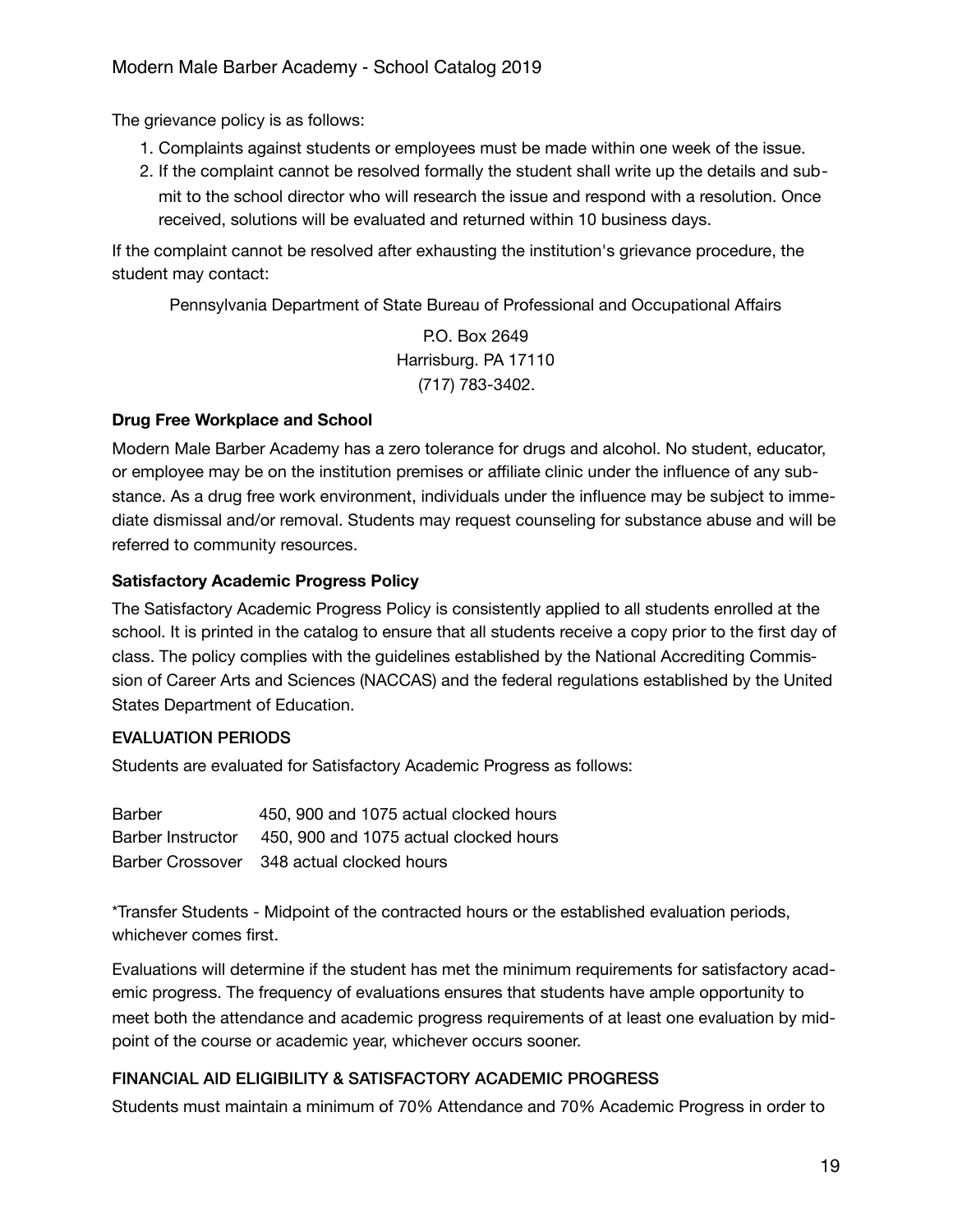achieve SAP. Any student who has not met these requirements at the time of SAP evaluation will be notified by the school administrator and will receive a financial aid warning. The student may maintain Title IV eligibility until the next evaluation period. If satisfactory performance is not achieved by the next evaluation period, the student will lose Title IV eligibility, and will be responsible for any costs incurred for tuition and/or fees for the payment period in which eligibility is lost. Students can have Title IV eligibility reinstated if SAP is achieved by the next evaluation period. The school does not offer a SAP appeal process.

# ATTENDANCE PROGRESS EVALUATIONS

Students are required to attend a minimum of 70% of the hours possible based on the applicable attendance schedule in order to be considered maintaining satisfactory attendance progress. Evaluations are conducted at the end of each evaluation period to determine if the student has met the minimum requirements. The attendance percentage is determined by dividing the total hours accrued by the total number of hours scheduled. At the end of each evaluation period, the school will determine if the student has maintained at least 70% cumulative attendance since the beginning of the course which indicates that, given the same attendance rate, the student will graduate within the maximum time frame allowed.

## MAXIMUM TIME FRAME

The maximum time (which does not exceed 150% of the course length) allowed for students to complete each course at satisfactory academic progress is stated below. If the SAP Attendance Requirements are 70% then the MTF is 143%

1250 Clock Hours at 150% = 1875 MTF - the Maximum Time at 143% is 1788 Barber Instructor 1250 Clock Hours at 150% = 1875 MTF - the Maximum Time at 143% is 1788 Barber Crossover 695 Clock Hours at 150% = 1042 MTF - the Maximum Time at 143% is 994 Barber

# COURSE MAXIMUM TIME ALLOWED SCHEDULED HOURS

The maximum time allowed for transfer students who need less than the full course requirements will be determined based on 70% of the scheduled hours.

A student will be terminated when it becomes mathematically impossible for him/her to complete his/her program within the maximum time frame allowed.

# ACADEMIC PROGRESS EVALUATIONS

The qualitative element used to determine academic progress is a reasonable system of grades as determined by assigned academic learning. Students are assigned academic learning and a minimum number of practical experiences. Academic learning is evaluated after each unit of study. Practical assignments are evaluated as completed and counted toward course completion only when rated as satisfactory or better. At least two comprehensive practical skills evaluations will be conducted during the course of study. Practical skills are evaluated according to text procedures and set forth in practical skills evaluation criteria adopted by the school. Students must maintain a written and practical grade average of 70% in order to meet Satisfactory Academic Progress. Students must make up failed or missed tests and incomplete assignments.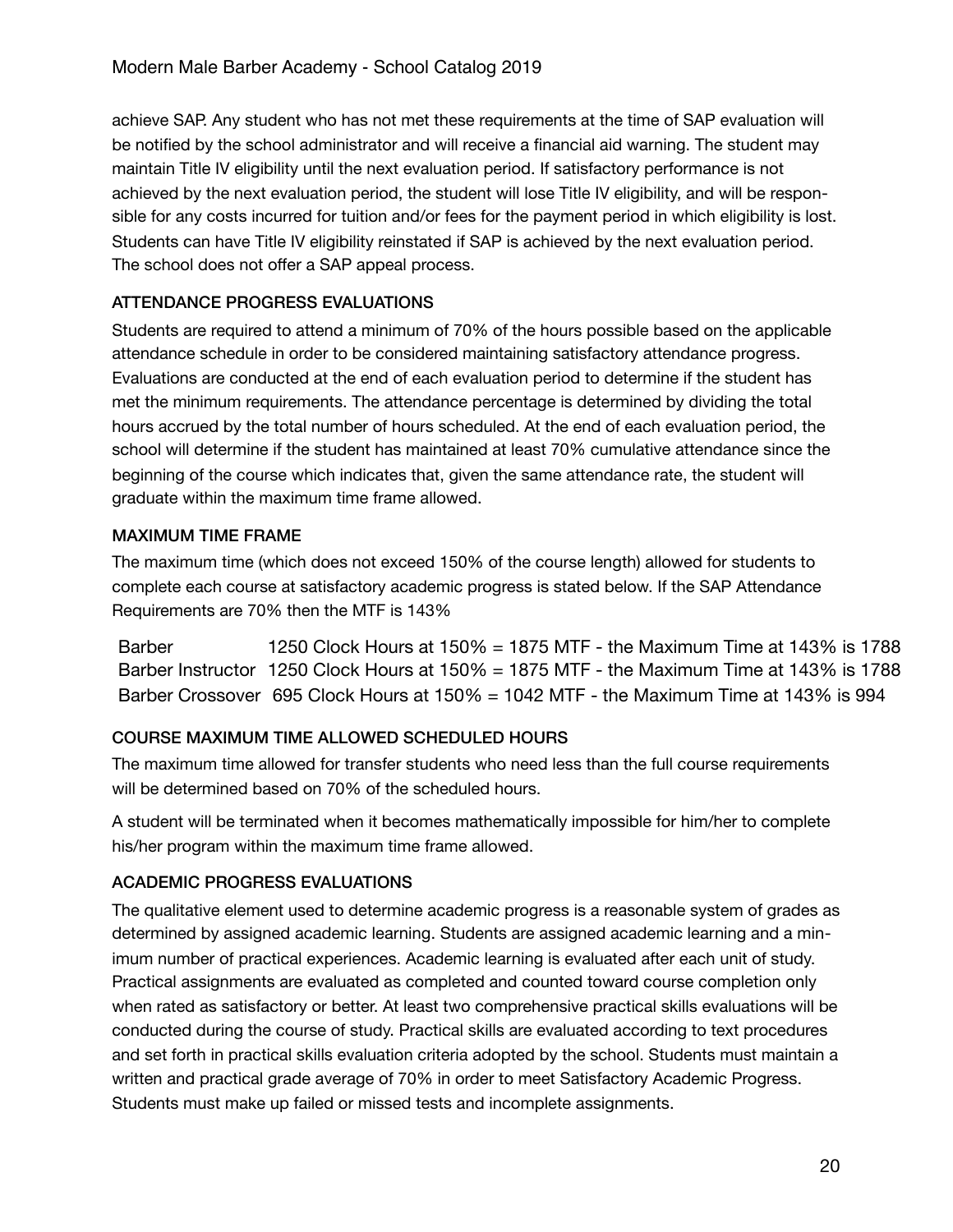Numerical grades are considered according to the following scale:

 $90\% - 100\% = A$ 80%- 89% = B 70%- 79%=C 0% - 69% = F (Unsatisfactory/Failing)

#### DETERMINATION OF SATISFACTORY ACADEMIC PROGRESS

Students meeting the minimum requirements of a 70% for academics and 70% for attendance at the evaluation point are considered to be making satisfactory academic progress until the next scheduled evaluation. Students will receive a hard-copy of their Satisfactory Academic Progress Determination at the time of each of the evaluations. Students deemed not maintaining Satisfactory Academic Progress may have their Title IV Funding\* interrupted, as applicable, unless the student is on warning.

#### **WARNING**

Students who fail to meet minimum requirements for attendance or academic progress are placed on warning and considered to be making satisfactory academic progress while during the warning period. The student will be advised in writing on the actions required to attain satisfactory academic progress by the next evaluation. If at the end of the warning period, the student has still not met both the attendance and academic requirements, he/she will be determined as NOT making satisfactory academic progress, will be deemed ineligible to receive Title IV funds\*, as applicable, and will be terminated from the program.

#### RE-ESTABLISHMENT OF SATISFACTORY ACADEMIC PROGRESS

Students may re-establish satisfactory academic progress and Title IV aid\*, as applicable, by meeting minimum attendance and academic requirements at the next scheduled evaluation. Students wishing to return after termination for not meeting SAP requirements will be considered and decided at institutions discretion.

#### INTERRUPTIONS, COURSE INCOMPLETES, WITHDRAWALS

If enrollment is temporarily interrupted for a Leave of Absence, the student will return to school in the same progress status as prior to the leave of absence. Hours elapsed during a leave of absence will extend the student's contract period and maximum time frame by the same number of days taken in the leave of absence and will not be included in the student's cumulative attendance percentage calculation. Students who withdraw prior to completion of the course and wish to re-enroll will return in the same satisfactory academic progress status as at the time of withdrawal.

#### NONCREDIT AND REMEDIAL COURSES

Noncredit and remedial courses do not apply to this institution. Therefore, these items have no effect upon the school's satisfactory academic progress standards.

#### TRANSFER HOURS

With regard to Satisfactory Academic Progress, a student's transfer hours will be counted as both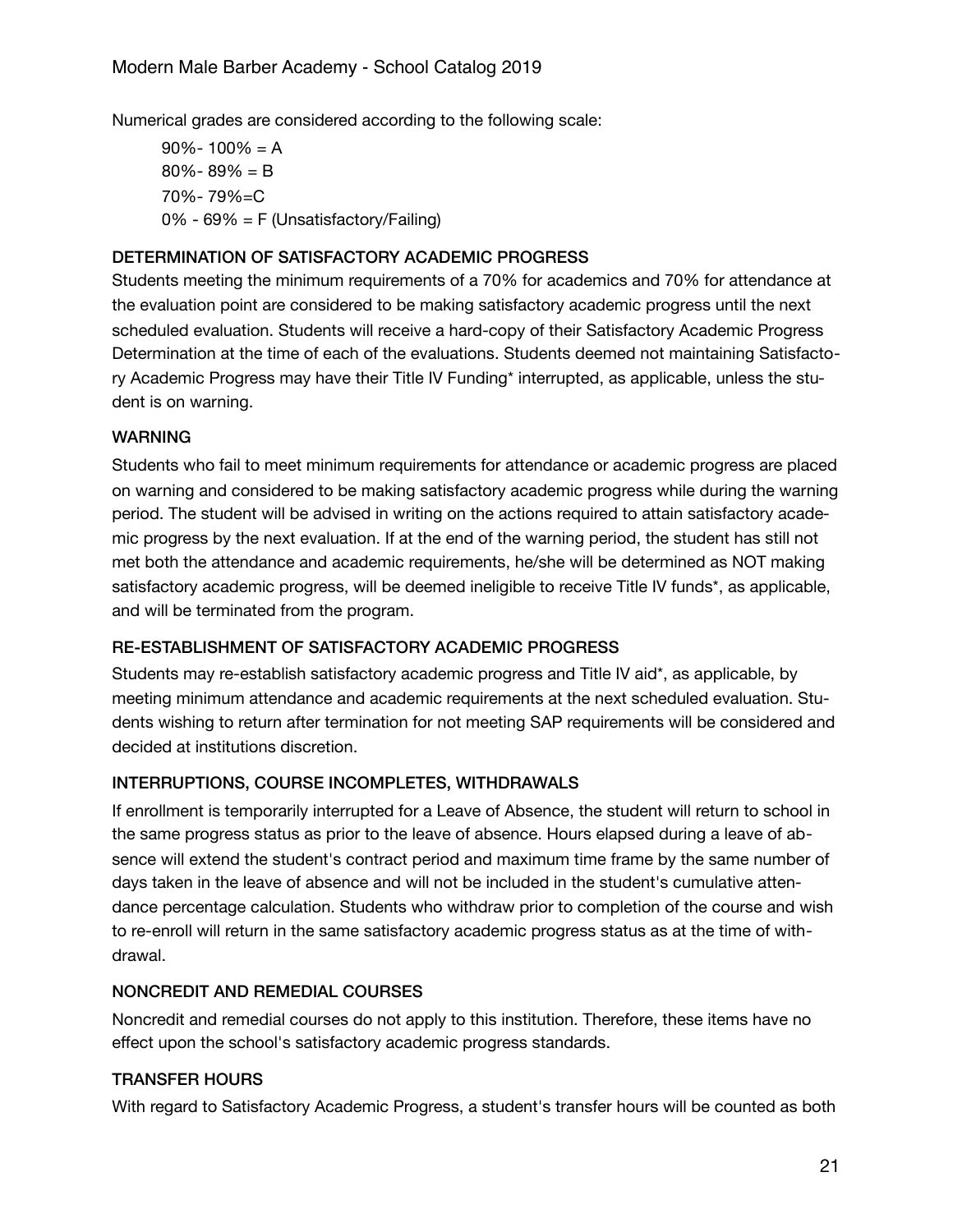attempted and earned hours for the purpose of determining when the allowable maximum time frame has been exhausted.

## **TUITION AND FEES 2019**

| Barber Program                   |             |
|----------------------------------|-------------|
| <b>Registration Fee:</b>         | \$50.00     |
| Kit & Books:                     | \$1,150.00  |
| Tuition:                         | \$11,300.00 |
| Total                            | \$12,500.00 |
| Barber Crossover Program         |             |
| <b>Registration Fee:</b>         | \$50.00     |
| Kit & Books:                     | \$1,150.00  |
| Tuition:                         | \$6,300.00  |
| Total                            | \$7,500.00  |
| <b>Barber Instructor Program</b> |             |
| <b>Registration Fee:</b>         | \$50.00     |
| Kit & Books:                     | \$1,150.00  |
| Tuition:                         | \$11,300.00 |
| Total                            | \$12,500.00 |

Payment Methods: We accept cash, money order, cashier's check, credit cards, and personal checks.

#### **Scholarships**

From time to time, Modern Male Barber Academy offers scholarships to potential students on a promotional basis. Details on when scholarships are being made available and how to apply can be found on our website: www.Mmbacademy.com

#### **Extra Instructional Charges**

#### Barber Program

School will charge additional tuition for hours remaining after the contract ending date stated on the enrollment agreement at the rate of \$14.21 per hour, or any part thereof, payable in advance until graduation. This means that students who do not graduate by the contract end date as stated on the enrollment agreement will be charged \$14.21 per hour. This information is also stated on the enrollment agreement and acknowledged at the time of entry into the chosen program.

#### Barber Crossover

School will charge additional tuition for hours remaining after the contract ending date stated on the enrollment agreement at the rate of \$14.49 per hour, or any part thereof, payable in advance until graduation. This means that students who do not graduate by the contract end date as stated on the enrollment agreement will be charged \$14.49 per hour. This information is also stated on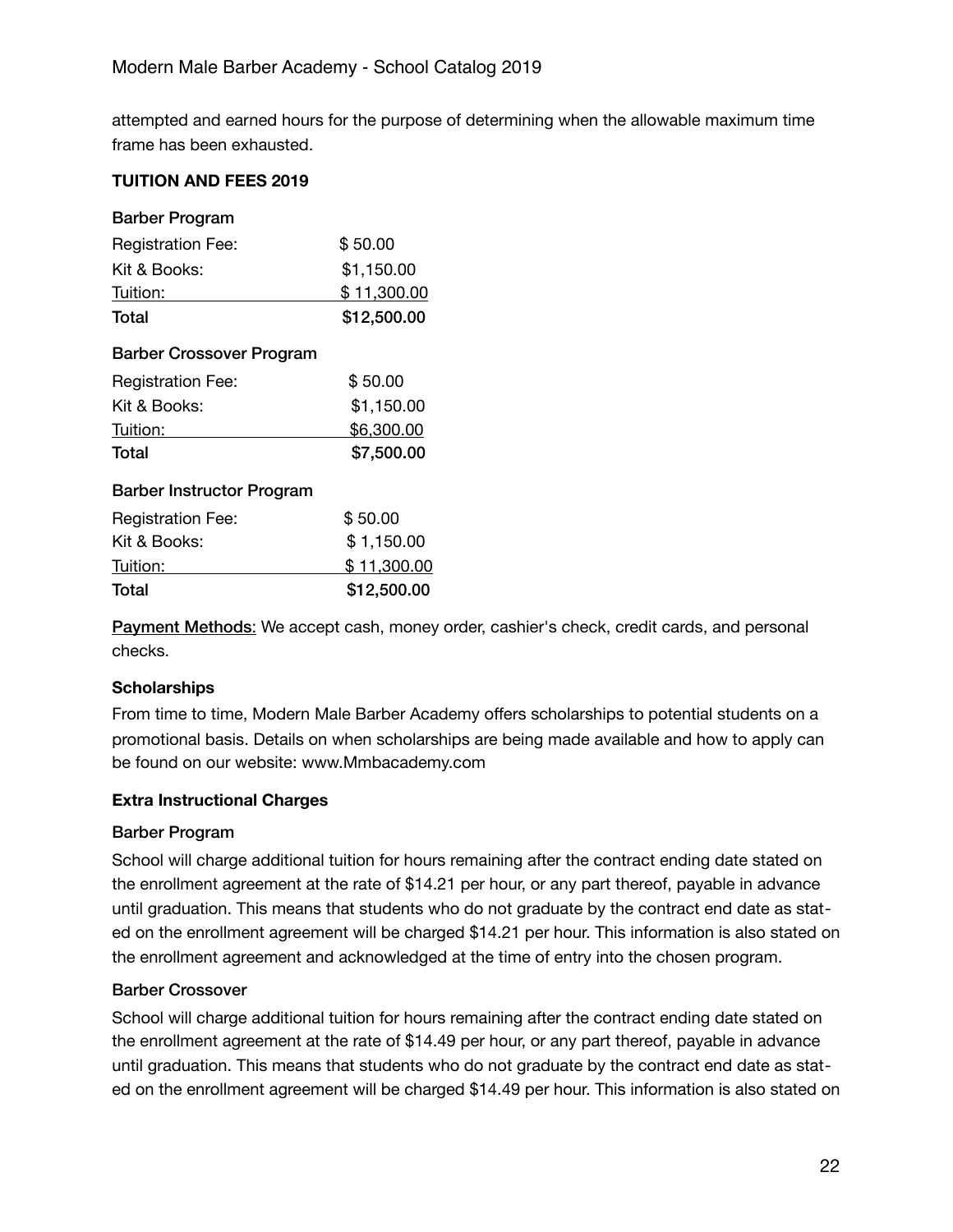the enrollment agreement and acknowledged at the time of entry into the chosen program.

#### Barber Instructor

School will charge additional tuition for hours remaining after the contract ending date stated on the enrollment agreement at the rate of \$11.16 per hour, or any part thereof, payable in advance until graduation. This means that students who do not graduate by the contract end date as stated on the enrollment agreement will be charged \$11.16 per hour. This information is also stated on the enrollment agreement and acknowledged at the time of entry into the chosen program.

#### **FACULTY AND ADMINISTRATION**

Nicholas Prosseda Owner, Chief Executive Officer, Head Instructor

Karl Van Bueren **Instructor** 

Vinni Prosseda **Instructor** 

Justin Byelich **Instructor** 

#### **REFUND POLICY - NOTICE OF CANCELLATION**

For applicants who cancel enrollment or students who withdraw from enrollment a fair and equitable settlement will apply. The following policy will apply to all terminations for any reason, by either party, including student decision, course or program cancellation, or school closure.

Any monies due the applicant or students shall be refunded within 45 days of official cancellation or withdrawal. Official cancellation or withdrawal shall occur on the earlier of the dates that:

- 1. An applicant is not accepted by the school. The applicant shall be entitled to a refund of all monies paid.
- 2. A student (or in the case of a student under legal age, his/her parent or guardian) cancels his/her enrollment in writing within three business days of signing the enrollment agreement. In this case all monies collected by the school shall be refunded, regardless of whether or not the student has actually started classes.
- 3. A student cancels his/her enrollment after three business days of signing the contract but prior to starting classes. In these cases he/she shall be entitled to a refund of all monies paid to the school less the registration fee in the amount of \$45.
- 4. A student notifies the institution of his/her withdrawal in writing.
- 5. A student on an approved leave of absence notifies the school that he/she will not be returning. The date of withdrawal shall be the earlier of the date of expiration of the leave of absence or the date the student notifies the institution that the student will not be returning.
- 6. A student is expelled by the school. (Unofficial withdrawals will be determined by the institution by monitoring attendance at least every 30 days.)
- 7. In type 2, 3, 4 or 5, official cancellations or withdrawals, the cancellation date will be determined by the postmark on the written notification, or the date said notification is delivered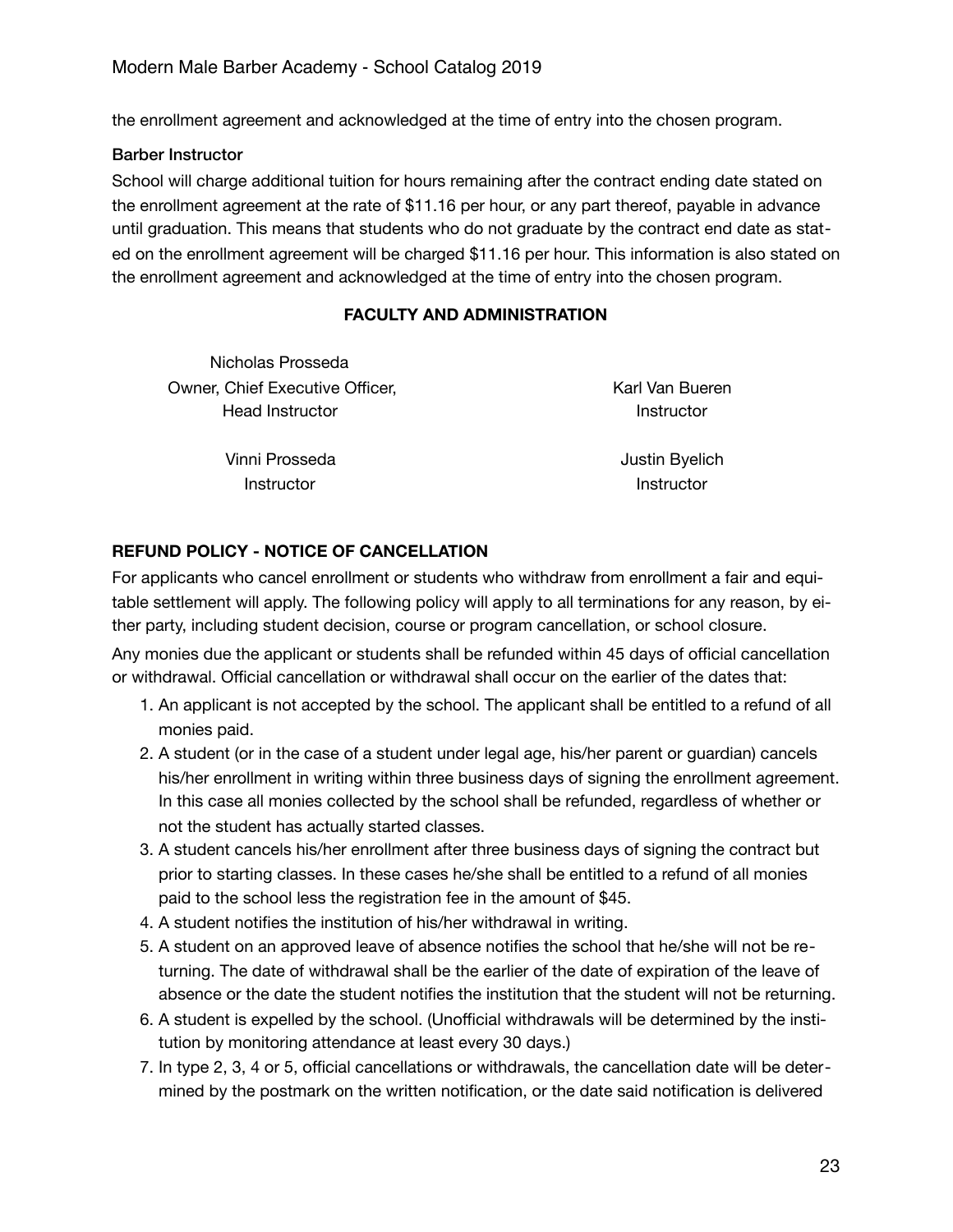to the school administrator or owner in person.

For students who enroll and begin classes but withdraw prior to course completion (after three business days of signing the contract), the following schedule of tuition earned by the school applies. All refunds are based on scheduled hours:

| PERCENT OF SCHEDULED TIME               | <b>TOTAL TUITION SCHOOL</b> |
|-----------------------------------------|-----------------------------|
| <b>ENROLLED TO TOTAL COURSE/PROGRAM</b> | <b>SHALL RECEIVE/RETAIN</b> |
| $0.01\%$ to 04.9%                       | 20%                         |
| 5% to 09.9%                             | 30%                         |
| 10% to 14.9%                            | 40%                         |
| 15% to 24.9%                            | 45%                         |
| 25% to 49.9%                            | 70%                         |
| 50% and over                            | 100%                        |

- AII refunds will be calculated based on the students last date of attendance. Any monies due a student who withdraws shall be refunded within 45 days of a determination that a student has withdrawn, whether officially or unofficially. In the case of disabling illness or injury, death in the student's immediate family or other documented mitigating circumstances, a reasonable and fair refund settlement will be made.
- **The requirements for Title IV program funds when you withdraw are separate from any refund policy your school may have. Therefore, you may still owe funds to the school to cover unpaid institutional charges. Your school may also charge you for any Title IV program funds that the school was required to return. Your school can provide you with the requirements and procedures for officially withdrawing from school.**
- If school cancels a course/or program and ceases to offer instruction after students have enrolled and instruction has begun, the school shall at its option; provide a prorated refund for all students transferring to another school based on the hours accepted by receiving school; or provide completion of the course and/or program; or participate in a teach-out; or provide a full refund of all monies paid.
- If permanently closed or no longer offering instruction after a student has enrolled, the school will provide a pro rata refund of tuition to the student OR provide course completion through a pre-arranged teach out agreement with another institution. If the course is canceled subsequent to a student's enrollment, the school will either provide a full refund of all monies paid or completion of the course at a later time.
- Students who withdraw or terminate prior to course completion are charged a cancellation or administrative fee of\$150.00. This refund policy applies to tuition and fees charged in the enrollment agreement. Other miscellaneous charges the student may have incurred at the institution (EG: extra kit materials, books, products, unreturned school property, etc.) will be calculated separately at the time of withdrawal. All fees are identified in the catalog and in this enrollment agreement.
- If the School cancels a course and/or program and ceases to offer instruction after students